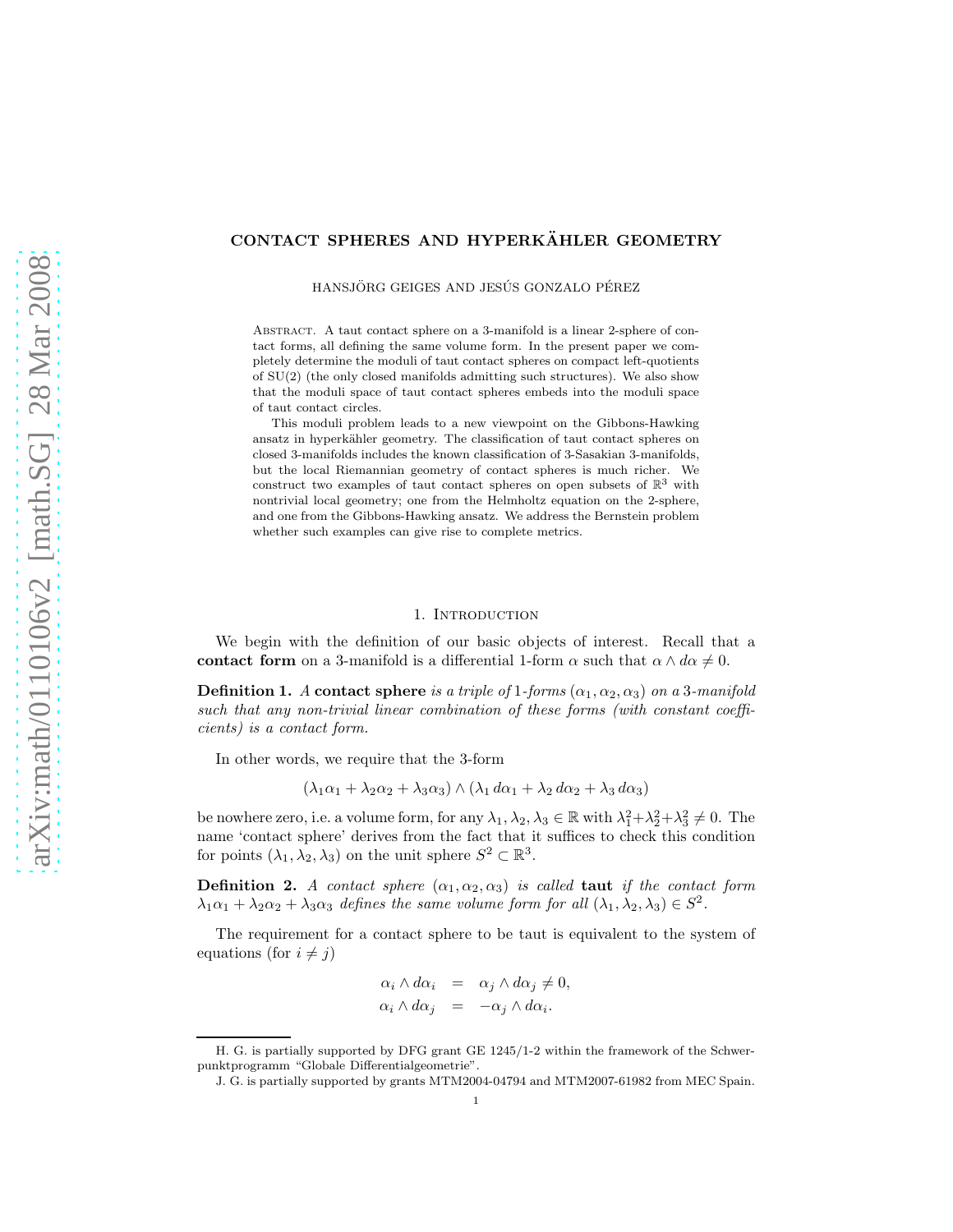A straightforward calculation shows that one can then find a 1-form  $\beta$  and a nowhere zero function  $\Lambda$  such that

<span id="page-1-2"></span>(1) 
$$
d\alpha_i = \beta \wedge \alpha_i + \Lambda \alpha_j \wedge \alpha_k,
$$

where  $(i, j, k)$  runs over the cyclic permutations of  $(1, 2, 3)$ . Notice that  $\Lambda$  is defined by  $\alpha_i \wedge d\alpha_i = \Lambda \alpha_1 \wedge \alpha_2 \wedge \alpha_3$ .

The analogous structure of a (taut) contact circle, defined in terms of two contact forms  $(\alpha_1, \alpha_2)$ , was studied in our previous papers [\[15\]](#page-28-0), [\[16\]](#page-28-1), [\[17\]](#page-28-2). In [15] we gave a complete classification of the closed, orientable  $3$ -manifolds<sup>[1](#page-1-0)</sup> that admit a taut contact circle or a taut contact sphere:

<span id="page-1-1"></span>Theorem 3. Let M be a closed 3-manifold.

- (a)  $M$  admits a taut contact circle if and only if  $M$  is diffeomorphic to a quotient of the Lie group  $\mathcal G$  under a discrete subgroup  $\Gamma$  acting by left multiplication, where  $G$  is one of the following.
	- (i)  $S^3 = SU(2)$ , the universal cover of SO(3).
	- (ii)  $\widetilde{\mathrm{SL}}_2$ , the universal cover of PSL<sub>2</sub>R.
	- (iii)  $\widetilde{E}_2$ , the universal cover of the Euclidean group (that is, orientation preserving isometries of  $\mathbb{R}^2$ .
- (b) M admits a taut contact sphere if and only if it is diffeomorphic to a leftquotient of SU(2).

In the course of this paper we shall present a new proof, more self-contained than the one given in [\[15\]](#page-28-0), of the fact that the universal cover of a closed 3-manifold admitting a taut contact sphere is diffeomorphic to  $S<sup>3</sup>$ .

In [\[16\]](#page-28-1) we showed that every closed, orientable 3-manifold admits a (non-taut) contact circle, and we gave examples of contact spheres. For instance,  $S^1 \times S^2 \subset \mathbb{R}^1 \times \mathbb{R}^2$  $S^1 \times \mathbb{R}^3$ , described in terms of coordinates  $(\theta, x, y, z)$ , does not admit any taut contact circles by Theorem [3,](#page-1-1) but it admits the contact sphere

$$
\alpha_1 = x d\theta + y dz - z dy,
$$
  
\n
$$
\alpha_2 = y d\theta + z dx - x dz,
$$
  
\n
$$
\alpha_3 = z d\theta + x dy - y dx.
$$

In [\[17\]](#page-28-2) we described deformation spaces for taut contact circles and gave a complete classification of taut contact circles. The present paper achieves the corresponding classification for taut contact spheres.

The investigation of taut contact spheres amounts to a systematic study of hyperk¨ahler metrics with a homothety, in a sense made precise below. Constructions of complete hyperkähler metrics with translational *invariance* have played a prominent role in general relativity and supersymmetric field theories, beginning with the Gibbons-Hawking ansatz [\[18\]](#page-28-3). This ansatz will be discussed in Section [5.2](#page-17-0) in the context of explicit constructions of taut contact spheres with nontrivial local geometry. See [\[2\]](#page-27-0) for a fairly recent discussion of several constructions related to the Gibbons-Hawking ansatz (Eguchi-Hanson metric, Taub-NUT metric, Atiyah-Hitchin metric).

Hyperkähler metrics with a *homothety* are equally important in physical applications, see [\[11\]](#page-28-4) and [\[19\]](#page-28-5). The latter pays particular attention to homotheties that are hypersurface orthogonal (such homotheties are called dilatations in [\[19\]](#page-28-5)). This

<span id="page-1-0"></span><sup>1</sup>Our manifolds are always understood to be connected.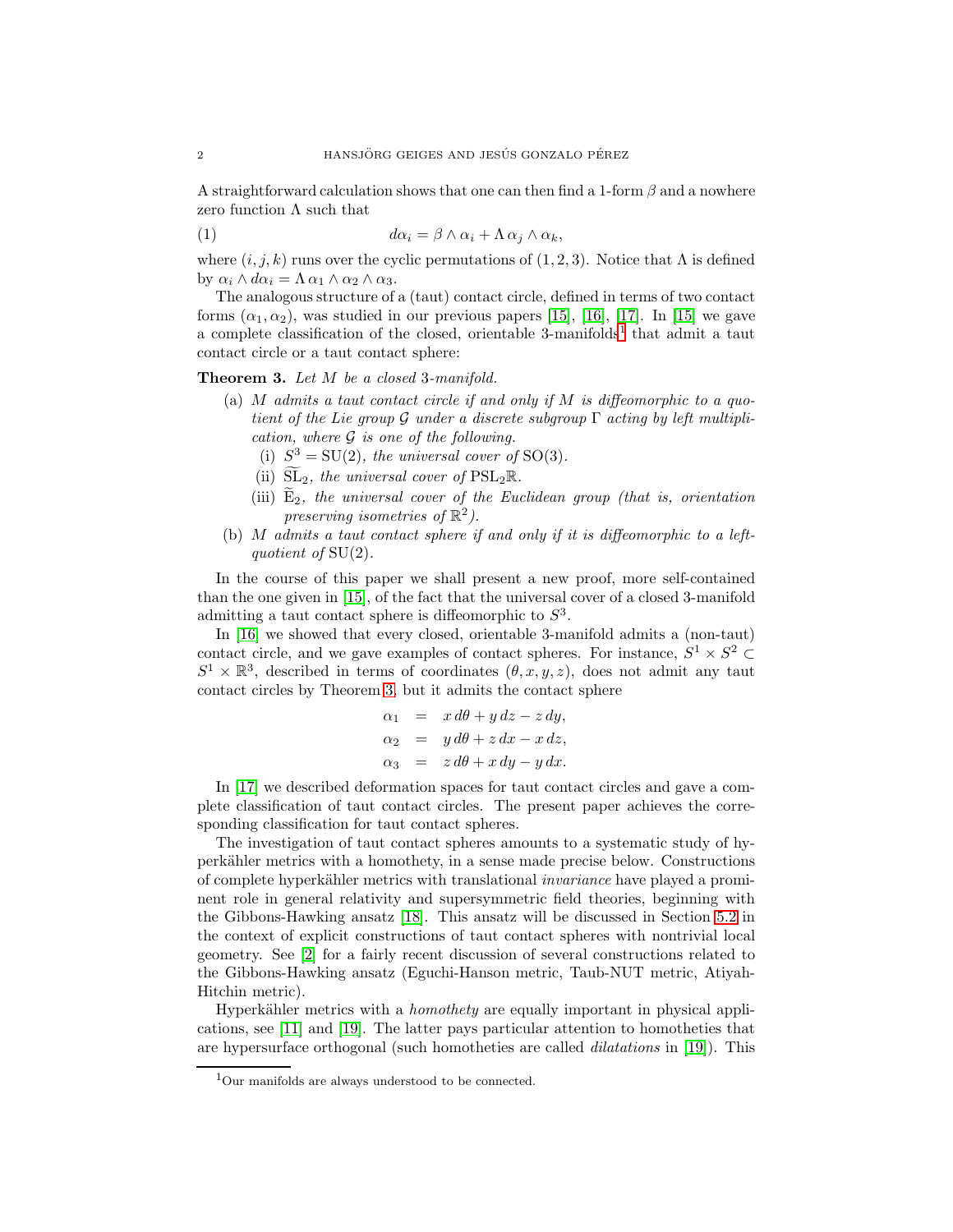is equivalent to saying that the hyperkähler metric on  $U \times \mathbb{R}$ , where U is some 3-manifold, is the cone metric over a 3-Sasakian metric on  $U$ , cf. [\[3\]](#page-27-1). For more general information on Sasakian and in particular 3-Sasakian geometry see the definitive survey [\[6\]](#page-27-2) or the monograph [\[7\]](#page-27-3); some of the definitions will be recalled in Section [7.](#page-21-0) There we use our methods to recover the classification of the closed 3 manifolds admitting 3-Sasakian structures. In contrast with 3-Sasakian structures, taut contact spheres do not, in general, give rise to a cone metric on  $U \times \mathbb{R}$  (in other words, the relevant homothety is not a dilatation; such general homotheties also appear in [\[11\]](#page-28-4)). This implies that taut contact spheres are definitely more general than 3-Sasakian structures. We elaborate on this point in Section [7.](#page-21-0)

By comparison, Kähler metrics on  $U \times \mathbb{R}$  admitting a dilatation correspond to a Sasakian structure on U. (For a classification of the closed 3-dimensional manifolds admitting Sasakian structures see [\[14\]](#page-28-6).) In [\[20\]](#page-28-7) it is shown that if the Sasakian analogue of the Kähler potential satisfies a Monge-Ampère equation, then the metric on U is Sasakian-Einstein. This happens in particular if  $U \times \mathbb{R}$  is Ricciflat, cf. [\[19\]](#page-28-5).

A taut contact sphere on a closed manifold  $M$  always gives rise to a flat hyperkähler metric on  $M \times \mathbb{R}$  (Theorem [10\)](#page-4-0). This must be read as a global rigidity phenomenon, because the theorem fails for open 3-manifolds. In Section [5.1](#page-16-0) we use a Monge-Amp`ere equation to construct a taut contact sphere on an open subset U of  $\mathbb{R}^3$  giving rise to a non-flat hyperkähler metric on  $U \times \mathbb{R}$ . In the appendix we use a contact transformation to relate this construction to the Helmholtz equation on the 2-sphere. In Section [5.2](#page-17-0) we use the Gibbons-Hawking ansatz to give an even simpler construction of a non-flat example. In Section [6](#page-18-0) we discuss the question, known as a Bernstein problem, whether such non-flat examples can give rise to complete metrics. The answer to this question depends on the choice of one of the two natural metrics associated with a taut contact sphere (see Definition [15,](#page-6-0) Theorem [16,](#page-6-1) and the comments following it).

This paper supersedes our preprint "Contact spheres and quaternionic structures".

#### 2. STATEMENT OF RESULTS

We now describe in outline some of the main results of the present paper. Our notational convention throughout will be that M denotes a closed, orientable 3 manifold; U will denote a 3-manifold (without boundary) that need not be compact.

The relation

 $(\alpha_1, \alpha_2, \alpha_3) \sim (v\alpha_1, v\alpha_2, v\alpha_3)$  for some smooth function  $v: U \to \mathbb{R}^+$ 

is easily seen to be an equivalence relation within the set of (taut) contact spheres.

Definition 4. Two (taut) contact spheres are conformally equivalent if one is obtained from the other by multiplying each contact form by the same positive function.

**Definition 5.** We call a contact sphere **naturally ordered** if  $\alpha_i \wedge d\alpha_i$  is a positive multiple of  $\alpha_1 \wedge \alpha_2 \wedge \alpha_3$ .

Throughout this paper we shall assume our contact spheres to satisfy this condition.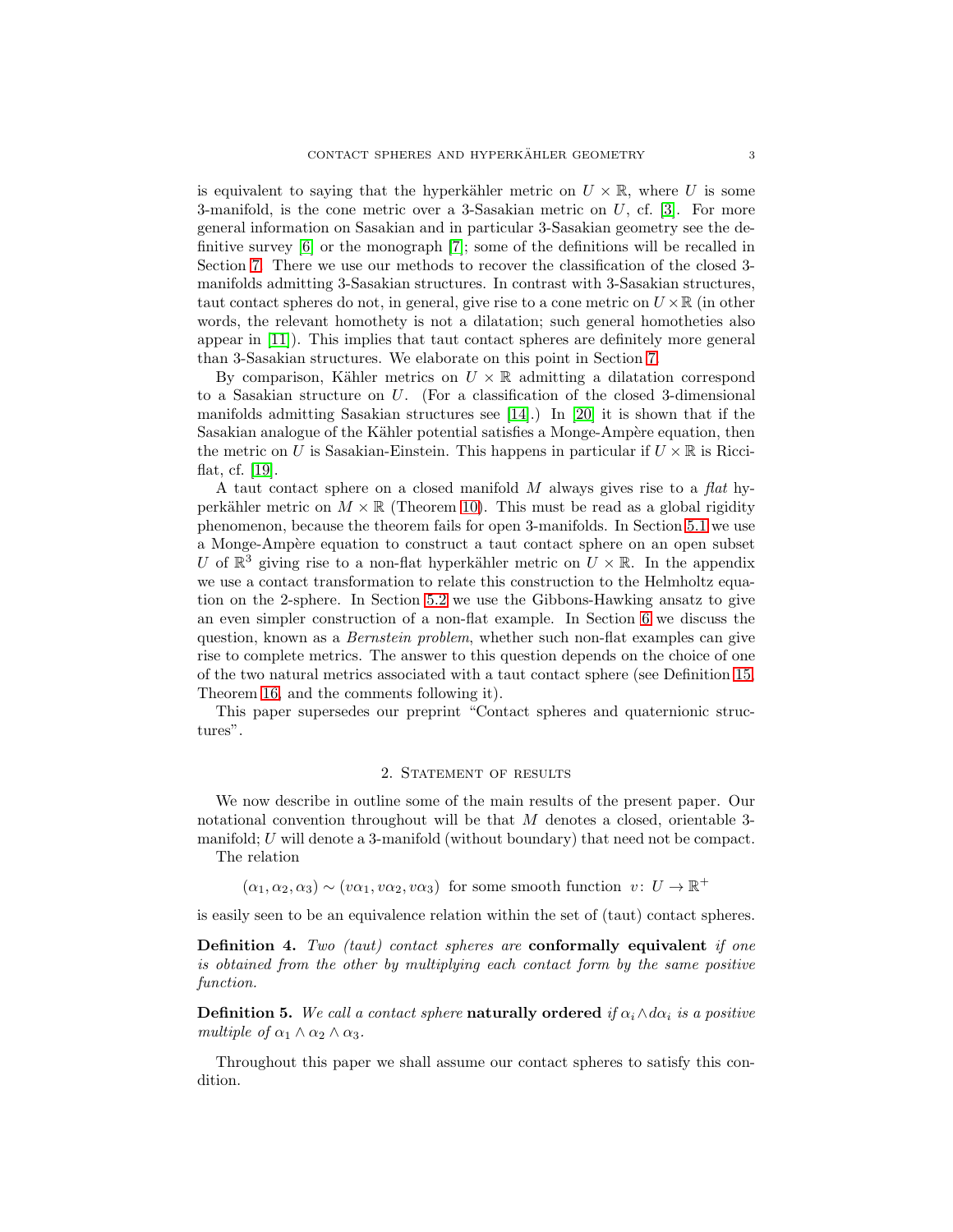Since  $\alpha_i \wedge d\alpha_i$  and  $\alpha_1 \wedge \alpha_2 \wedge \alpha_3$  scale with the second and third power of v, respectively, it is obvious that every conformal equivalence class of naturally ordered taut contact spheres contains, for any  $c \in \mathbb{R}^+$ , a unique representative satisfying

<span id="page-3-0"></span>(2) 
$$
\alpha_i \wedge d\alpha_i = c \alpha_1 \wedge \alpha_2 \wedge \alpha_3, \quad i = 1, 2, 3.
$$

**Definition 6.** We call a taut contact sphere  $(\alpha_1, \alpha_2, \alpha_3)$  c-normalised if it satisfies equation [\(2\)](#page-3-0).

**Remark 7.** This condition is equivalent to  $\Lambda \equiv c$  in equation [\(1\)](#page-1-2); beware that  $\beta$ in that equation is not an invariant of the conformal equivalence class.

It is implicit in [\[13\]](#page-28-8) and follows by a simple extension of the ideas from [\[15\]](#page-28-0) that a taut contact sphere on U gives rise to a hyperkähler structure on  $U \times \mathbb{R}$ . In Section [3](#page-7-0) we analyse this situation a little more carefully. One of the results proved there is the following.

<span id="page-3-1"></span>Proposition 8. A contact sphere on U determines an oriented conformal structure on  $U \times \mathbb{R}$ . A naturally ordered taut contact sphere on U determines a hyperkähler structure on  $U \times \mathbb{R}$ . Conformally equivalent (taut) contact spheres determine isomorphic conformal (resp. hyperkähler) structures.

As we shall see in Section [3,](#page-7-0) the hyperkähler structure  $(g, J_1, J_2, J_3)$  on  $U \times \mathbb{R}$ induced by a taut contact sphere  $(\alpha_1, \alpha_2, \alpha_3)$  on U is given by the equations

$$
-g(\cdot, J_i \cdot) = d(e^t \alpha_i) =: \Omega_i, \ i = 1, 2, 3,
$$

where t denotes the R-coordinate, and the complex structures  $J_i$  are  $\partial_t$ -invariant. Often we write the hyperkähler structure as the triple  $(\Omega_1, \Omega_2, \Omega_3)$  of symplectic forms.

These symplectic forms are homogeneous of degree 1 with respect to the vector field  $\partial_t$ , that is,  $L_{\partial_t} \Omega_i = \Omega_i$ . The hyperkähler metric g has the same homogeneity. For reversing this construction, it is useful to make the following definition.

**Definition 9.** A vector field Y on a hyperkähler manifold is called tri-Liouville if it is a Liouville vector field for every parallel self-dual 2-form  $\Omega$ , that is,  $L_X\Omega = \Omega$ .

Notice that a tri-Liouville vector field is automatically homothetic for the hyperkähler metric, but the converse is not true.

The construction of taut contact spheres in this paper uses two ingredients: a hyperkähler metric  $g$  and a nowhere zero tri-Liouville vector field Y. For any conformal basis  $(\Omega_1, \Omega_2, \Omega_3)$  of parallel self-dual 2-forms, the corresponding taut contact sphere is defined on any transversal to the flow of Y by restricting the triple of 1-forms  $(i_Y \Omega_1, i_Y \Omega_2, i_Y \Omega_3)$  to that transversal. For the formal statement see Proposition [21.](#page-10-0)

We also show that for a naturally ordered taut contact sphere  $(\alpha_1, \alpha_2, \alpha_3)$  on U there is the following *pointwise* model on  $U \times \mathbb{R}$  for the triple of symplectic forms  $(\Omega_1, \Omega_2, \Omega_3)$ , expressed in quaternionic notation: At any point  $x \in U \times \mathbb{R}$ , there is a quaternionic coordinate  $dq_x$  for the tangent space  $T_x(U \times \mathbb{R})$  such that

$$
d(e^t(i\alpha_1 + j\alpha_2 + k\alpha_3))_x = -dq_x \wedge d\overline{q}_x.
$$

The key to the classification of taut contact spheres is then the following statement.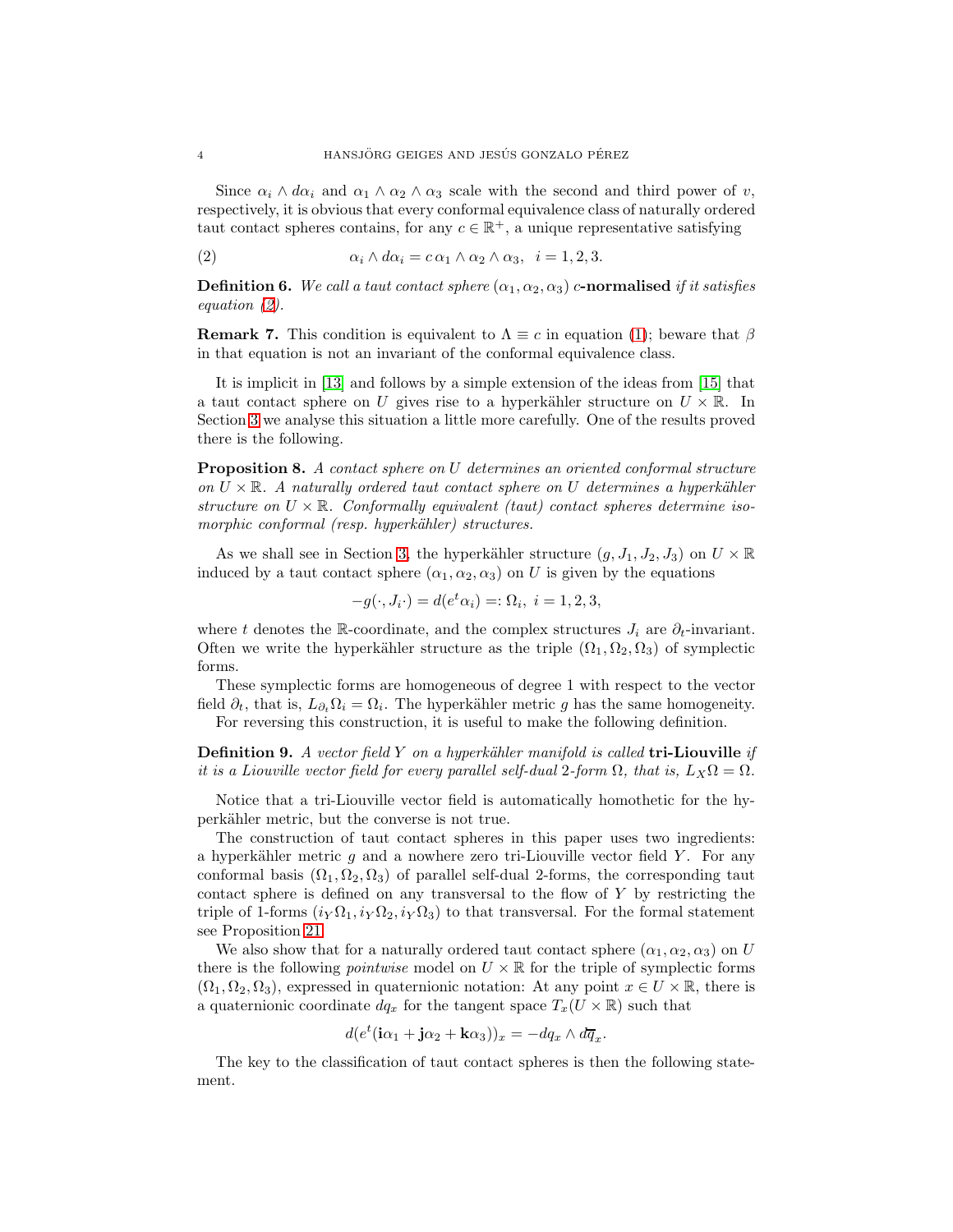<span id="page-4-0"></span>**Theorem 10** (Global rigidity). The hyperkähler metric on  $M \times \mathbb{R}$  induced by a taut contact sphere on a closed 3-manifold M is flat.

*Proof.* Hyperkähler metrics are always Ricci flat  $[4, 14.13]$ , and any Ricci flat Kähler manifold of complex dimension 2 is anti-self-dual [\[1\]](#page-27-5), that is, the self-dual part  $W^+$  of the Weyl tensor of the metric g vanishes. Since the Weyl tensor is an invariant of the conformal class of a metric [\[4,](#page-27-4) 1.159],  $W^+$  also vanishes for the metric  $g/g(\partial_t, \partial_t)$ , which descends to the quotient  $M \times S^1$  of  $M \times \mathbb{R}$  under the map  $(p, t) \mapsto (p, t+1)$ , say. (In fact, the hyperhermitian structure  $(g/g(\partial_t, \partial_t), J_1, J_2, J_3)$ ) descends to that quotient, and one may also appeal to a result of Boyer [\[5\]](#page-27-6) saying that a hyperhermitian metric on a 4-manifold is anti-self-dual.)

Then the signature formula for  $(M \times S^1, g/g(\partial_t, \partial_t))$  yields

$$
\tau(M \times S^1) = \frac{1}{12\pi^2} \int_{M \times S^1} ||W^+||^2 - ||W^-||^2
$$
  
= 
$$
-\frac{1}{12\pi^2} \int_{M \times S^1} ||W^-||^2.
$$

But  $\tau(M \times S^1) = 0$  for purely topological reasons. So the Weyl tensor  $W =$  $W^+ + W^-$  vanishes for  $g/g(\partial_t, \partial_t)$ . Again appealing to the conformal invariance of the Weyl tensor, we deduce that it also vanishes for g. For Ricci flat metrics (thus, in particular, for the hyperkähler metric  $g$ ) the full curvature tensor equals its Weyl part [\[4,](#page-27-4) 1.116]. This proves the theorem.  $\Box$ 

This theorem implies that on a closed manifold the *pointwise* model above for the triple of symplectic forms  $d(e^t \alpha_i)$ ,  $i = 1, 2, 3$ , coming from a taut contact sphere, is actually a local model, since the three symplectic forms and the hypercomplex structure  $(J_1, J_2, J_3)$  are all parallel with respect to the flat hyperkähler metric g.

It is then not very difficult, using properties of the  $\partial_t$ -flow, to derive the following classification statement. The proof will be given in Section [4.](#page-10-1)

<span id="page-4-1"></span>**Theorem 11.** If M is diffeomorphic to a lens space  $L(m, m - 1)$ , including the 3-sphere  $L(1,0)$ , then the (naturally ordered) taut contact spheres on M, up to diffeomorphism and conformal equivalence, are given by the following family of  $\mathbb{Z}_m$ -invariant quaternionic 1-forms on  $S^3 \subset \mathbb{H}$ ,

$$
i\alpha_1 + j\alpha_2 + k\alpha_3 = \frac{1}{2}(dq \cdot \overline{q} - q \cdot d\overline{q}) - \nu d(qi\overline{q}), \ \ \nu \in \mathbb{R},
$$

where  $\nu$  and  $-\nu$  determine equivalent structures.

If M is diffeomorphic to  $\Gamma\setminus \text{SU}(2)$  with  $\Gamma \subset \text{SU}(2)$  a non-abelian group, there is a unique equivalence class of taut contact spheres on M, described by the formula above with  $\nu = 0$ .

All these taut contact spheres are homogeneous under a natural SO(3)-action. In particular, all great circles in a given taut contact sphere are isomorphic taut contact circles.

Note that the manifolds listed in this theorem exhaust all the possible left-quotients of SU(2), cf. [\[15\]](#page-28-0). The  $\mathbb{Z}_m$ -action on  $S^3$  that produces the quotient  $L(m, m - 1)$  is generated by right multiplication with  $\cos(2\pi/m) + i\sin(2\pi/m)$ .

Remark 12. As we shall see in the construction of the moduli space of taut contact spheres, all taut contact spheres on a given closed 3-dimensional manifold yield the same 4-dimensional metric  $g$  up to global isometry. So it is not this induced metric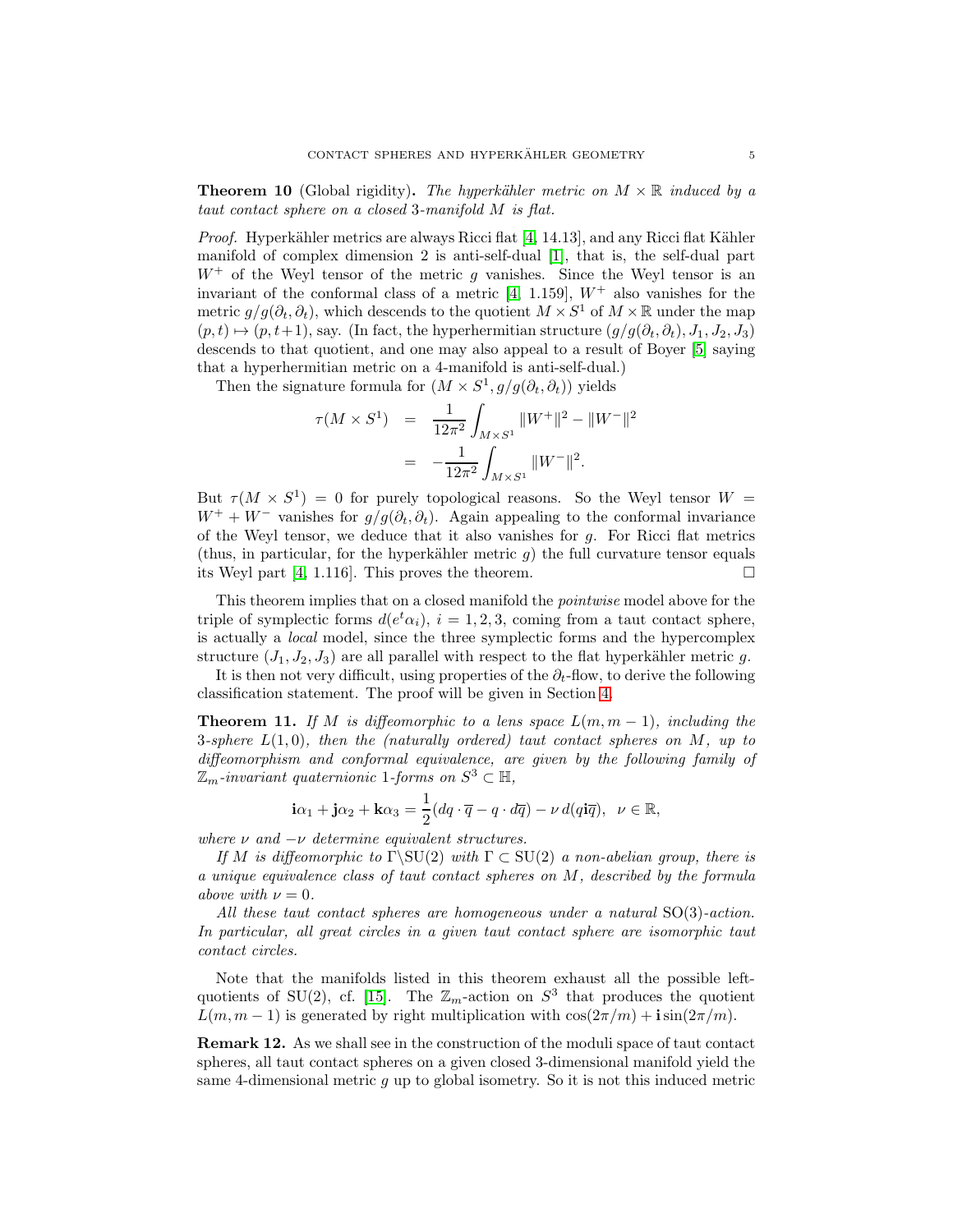which determines the modulus, but in fact the different possible homothetic vector fields  $\partial_t$ . In the cases where non-trivial moduli exist, neither the vector field  $\partial_t$  nor the function  $e^t$  (which turns out to equal  $g(\partial_t, \partial_t)$ ) are unique for that g.

With our coordinate conventions in Section [3](#page-7-0) below, which seem natural in that context, *left* multiplication on  $\mathbb{C}^2$  by

$$
\left(\begin{array}{cc}a&-\overline{b}\\b&\overline{a}\end{array}\right)\in \mathrm{SU}(2),
$$

where  $a = a_1 + i a_2$ ,  $b = b_1 + i b_2$ ,  $|a|^2 + |b|^2 = 1$ , corresponds to *right* multiplication on  $\mathbb{H}$  by the unit quaternion  $u = a_1 + i a_2 + j b_1 + k b_2$ .

The quaternionic 1-form  $dq \cdot \overline{q} - q \cdot d\overline{q}$  is invariant under this right multiplication  $q \mapsto qu$  by unit quaternions u, and therefore descends to all left-quotients of SU(2). The 1-form  $d(q\bar{q})$  is invariant under right multiplication by unit quaternions of the special form  $a_1 + i a_2$ , hence it descends to all *abelian* quotients.

Here are some details about what we mean by 'homogeneity under a natural SO(3)-action' in Theorem [11.](#page-4-1) The action of SO(3) on  $i\alpha_1 + j\alpha_2 + k\alpha_3$  rotates the contact forms and is given by conjugating the quaternionic 1-form by elements  $u \in S^3 \subset \mathbb{H}$ . This action is induced from the  $S^3$ -action  $q \mapsto uq$  on  $\mathbb{H}$ , and that latter action cannot be replaced by an SO(3)-action. This amounts to a spinor phenomenon, see also the proof of Proposition [20.](#page-9-0) Since this left multiplication by unit quaternions commutes with all quaternionic right multiplications, it descends to all left-quotients of SU(2).

**Remark 13.** With  $q = x_0 + \mathbf{i}x_1 + \mathbf{j}x_2 + \mathbf{k}x_3$  we obtain the following real expression for the taut contact sphere in Theorem [11](#page-4-1) corresponding to  $\nu = 0$ , where  $(i, j, k)$ runs over the cyclic permutations of  $(1, 2, 3)$ :

$$
\alpha_i = x_0 dx_i - x_i dx_0 + x_j dx_k - x_k dx_j.
$$

Notice that it satisfies [\(1\)](#page-1-2) with  $\beta \equiv 0$  and  $\Lambda \equiv 2$ . In particular, it is a 2-normalised taut contact sphere.

Restricting this to the hyperplane  $\{x_0 = 1\}$ , we obtain a simple expression for a taut contact sphere on  $\mathbb{R}^3$ :

$$
\alpha_i = dx_i + x_j dx_k - x_k dx_j.
$$

See Proposition [21](#page-10-0) for the principle behind this observation.

One might suspect that taut contact spheres constitute such a rigid structure that Theorem [10](#page-4-0) would also hold locally and for open manifolds. However, this turns out to be false, even conformally.

<span id="page-5-0"></span>Theorem 14. There are examples of taut contact spheres on open domains U in  $\mathbb{R}^3$  inducing a metric on  $U \times \mathbb{R}$  that is not conformally flat.

This theorem will be proved in Section [5,](#page-15-0) where we present two methods for constructing such examples. Our first construction, in Section [5.1,](#page-16-0) starts from the observation that (locally) the conditions for a taut contact sphere lead to a complex Monge-Ampère equation. After imposing an additional homogeneity amounting to the existence of a tri-Hamiltonian vector field, we are able to find concrete solutions of that equation whose associated 4-dimensional metric is non-flat. In fact, subject to this extra homogeneity, the Monge-Ampère equation can be linearised to yield the Helmholtz equation  $\Delta u + 2u = 0$  for the Laplacian  $\Delta$  on the 2-sphere.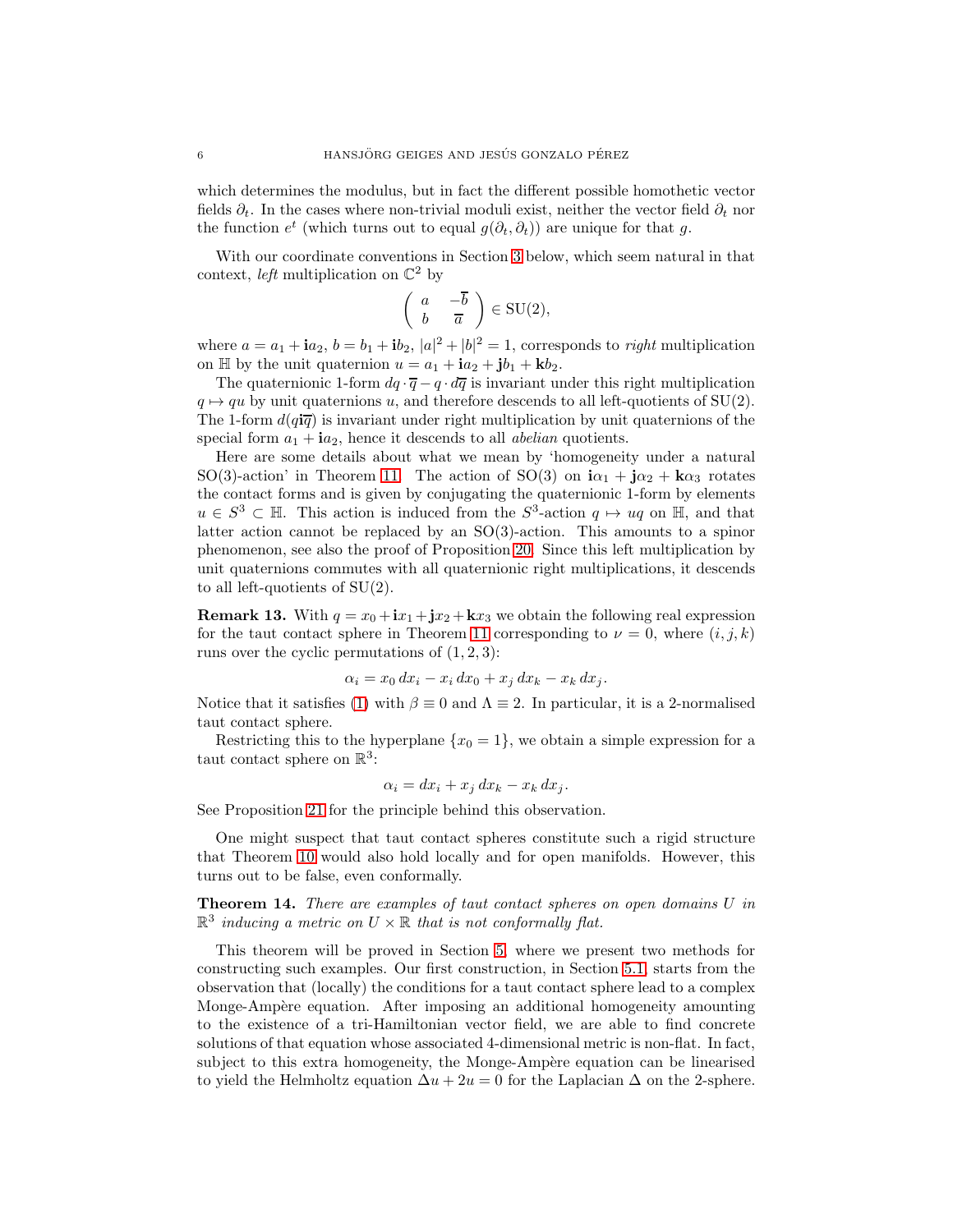Solutions of that Helmholtz equation then give rise to taut contact spheres with a tri-Hamiltonian symmetry.

Our second construction, in Section [5.2,](#page-17-0) starts from the Gibbons-Hawking ansatz, which is essentially a construction of an R-invariant hyperkähler metric on  $U_0 \times \mathbb{R}$ , starting from a harmonic function on an open subset  $U_0$  of  $\mathbb{R}^3$ . For an appropriate choice of such a harmonic function, one obtains a non-flat hyperkähler metric giving rise to a taut contact sphere on a suitable hypersurface  $U \subset U_0 \times \mathbb{R}$ . Beware that the R-factor in this splitting  $U_0\times\mathbb{R}$  is not the one corresponding to the tri-Liouville vector field.

Taut contact spheres come associated with two natural metrics on the 3-manifold. In order to describe these, we observe that the 2-forms  $\Omega_i = d(e^t \alpha_i)$  can be written with the help of the structure equation [\(1\)](#page-1-2) as follows:

<span id="page-6-2"></span>
$$
\Omega_i = e^t \left( \Lambda^{-1/2} (dt + \beta) \wedge \Lambda^{1/2} \alpha_i + \Lambda^{1/2} \alpha_j \wedge \Lambda^{1/2} \alpha_k \right).
$$

So the hyperkähler metric  $g$  is given by

(3) 
$$
g = e^t \left( \Lambda^{-1} (dt + \beta)^2 + \Lambda \left( \alpha_1^2 + \alpha_2^2 + \alpha_3^2 \right) \right).
$$

In particular, if the contact sphere is 1-normalised, we have

(4)  $g = e^t \left( (dt + \beta)^2 + \alpha_1^2 + \alpha_2^2 + \alpha_3^2 \right).$ 

This motivates the following definition.

<span id="page-6-0"></span>Definition 15. The short metric associated with a 1-normalised taut contact sphere  $(\alpha_1, \alpha_2, \alpha_3)$  on U is the metric

<span id="page-6-3"></span>
$$
g_s = \alpha_1^2 + \alpha_2^2 + \alpha_3^2.
$$

The long metric associated with this contact sphere is

$$
g_l = \beta^2 + \alpha_1^2 + \alpha_2^2 + \alpha_3^2.
$$

Observe that  $g_l$  is simply the restriction of g to  $U \equiv U \times \{0\}$ , so from the viewpoint of hyperkähler geometry this is the more natural metric to consider.

In either of the above-mentioned constructions of taut contact spheres on U giving rise to a non-flat hyperkähler metric on  $U \times \mathbb{R}$ , the induced long metric  $g_l$  on U is incomplete, and so is, a fortiori, the short metric  $g_s$ . In Section [6](#page-18-0) we raise the question whether one can find such examples where  $g_l$ , at least, is complete. This type of question is known as a Bernstein problem [\[9\]](#page-28-9). Concerning  $g_s$ , we provide a partial answer to this problem for contact spheres with additional symmetries. For  $g_l$  there is a positive answer to the Bernstein problem, even subject to the additional symmetry requirement:

<span id="page-6-1"></span>**Theorem 16.** Let  $(\alpha_1, \alpha_2, \alpha_3)$  be a 1-normalised taut contact sphere on U giving rise to the short metric  $g_s$  and the long metric  $g_l$  on U.

(a) If  $g_s$  is complete and admits a non-trivial Killing vector field that preserves  $(\alpha_1, \alpha_2, \alpha_3)$ , then U is necessarily compact, and hence  $(\alpha_1, \alpha_2, \alpha_3)$  belongs to the family described in Theorem [11](#page-4-1) (and in particular gives rise to a flat hyperkähler metric).

(b) There are examples of  $S^1$ -invariant taut contact spheres on  $U = \mathbb{D} \times S^1$ , where  $\mathbb D$  is the open unit disc, for which  $g_l$  is complete. The induced hyperkähler metrics on  $U \times \mathbb{R}$  are not flat.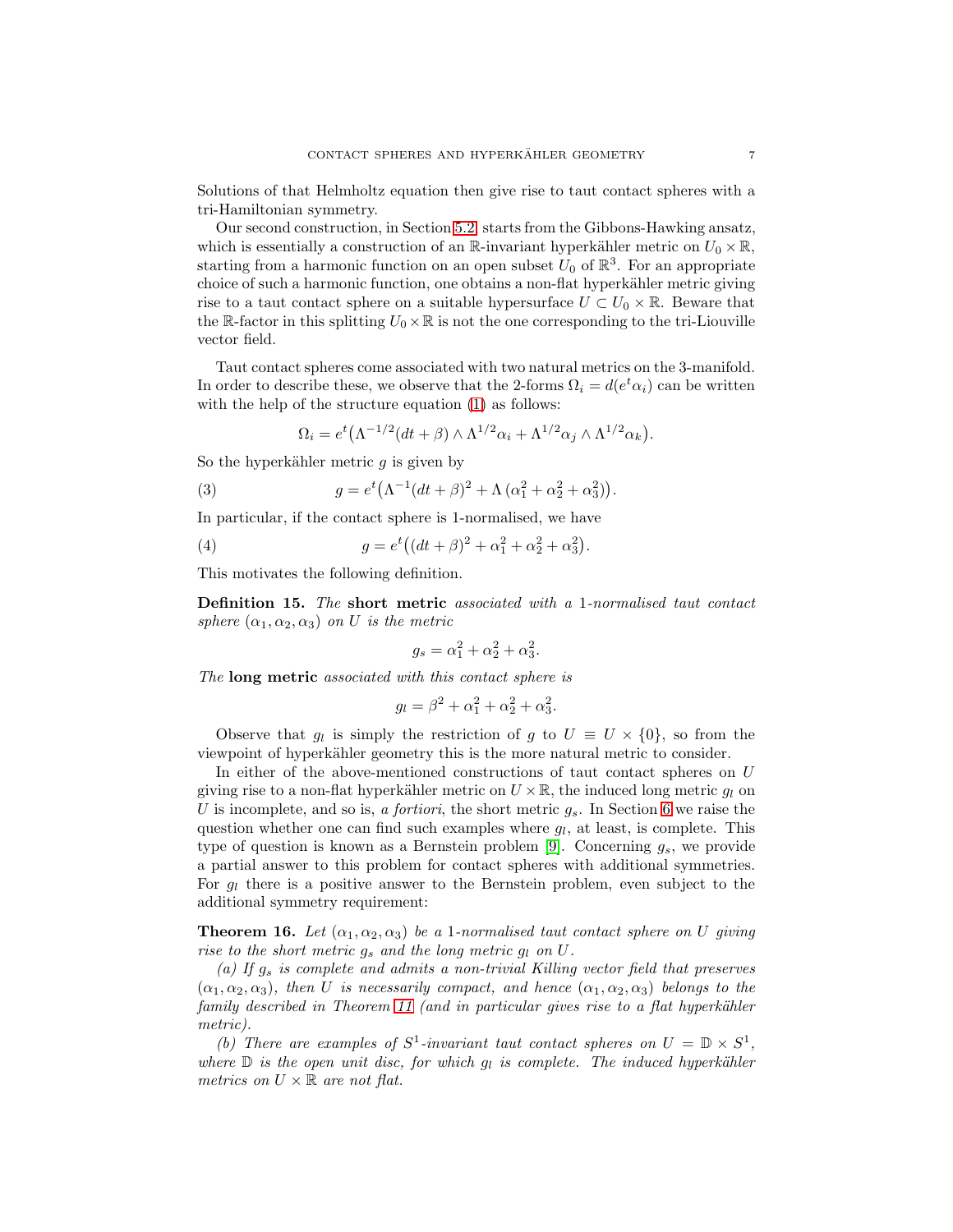Part (a) will be proved in Section [6.](#page-18-0) Theorem [24](#page-19-0) in that section is a more explicit reformulation of this part.

We reserve the proof of part (b) for a forthcoming paper. It turns out that in the  $\mathbb{R}$ - or  $S^1$ -invariant context one can use the Gibbons-Hawking ansatz in order to develop a complete theory of such contact circles. An infinite-dimensional family of examples giving rise to complete long metrics is then found with the help of Blaschke products on  $\mathbb{D} \subset \mathbb{C}$ .

# 3. HYPERKÄHLER LINEAR ALGEBRA

<span id="page-7-0"></span>In this section we discuss the linear algebraic aspects of contact spheres, leading to a proof of Proposition [8.](#page-3-1) This prepares the ground for the proof of Theorem [11.](#page-4-1)

Let  $(\alpha_1, \alpha_2, \alpha_3)$  be a contact sphere on a 3-manifold U. This gives rise to the symplectic forms  $\Omega_i = d(e^t \alpha_i), i = 1, 2, 3$ , on  $U \times \mathbb{R}$ . At any point x of  $U \times \mathbb{R}$ , these symplectic forms span a definite 3-plane in the space  $\bigwedge^2 T_x^*(U \times \mathbb{R})$  of skewsymmetric bilinear forms on the tangent space  $T_x(U \times \mathbb{R})$ . If the contact sphere is taut, we have in addition the identities (for  $i \neq j$ )

$$
\begin{array}{rcl}\n\Omega_i \wedge \Omega_i & = & \Omega_j \wedge \Omega_j \neq 0, \\
\Omega_i \wedge \Omega_j & = & 0.\n\end{array}
$$

First we are going to study the linear algebra of this situation. Thus, let  $V_4$  be a 4-dimensional real vector space and write  $V_6 = \Lambda^2 V_4^*$ . Consider the quadratic form

$$
Q\colon V_6\longrightarrow \mathbb{R},\ \ Q(A)=A\wedge A,
$$

of signature (3,3). We call a triple  $(A_1, A_2, A_3)$  of elements of  $V_6$  a **symplectic** triple on  $V_4$  if it spans a definite 3-plane for  $Q$  in  $V_6$ , and a **conformal symplectic** triple if the stronger condition

$$
A_i \wedge A_i = A_j \wedge A_j \neq 0,
$$
  

$$
A_i \wedge A_j = 0,
$$

is satisfied for  $i \neq j$ , cf. [\[13\]](#page-28-8). The same terminology will be used for triples of symplectic forms  $(\Omega_1, \Omega_2, \Omega_3)$  on a 4-manifold as described above.

Remark on Notation. In the sequel, any equation (or other statement) involving the indices i, j, k is meant to be read as three equations, with  $(i, j, k)$  ranging over the cyclic permutations of (1, 2, 3). We write bold face i for  $\sqrt{-1} \in \mathbb{C}$ , and bold face i, j, k for the standard quaternionic units with  $i$  j = k. The relation between real, complex, and quaternionic coordinates will be given by

$$
z_1 = x_0 + i x_1
$$
,  $z_2 = x_2 + i x_3$ ;  
\n $q = x_0 + i x_1 + j x_2 + k x_3 = z_1 + z_2 j$ .

For J a complex structure on  $V_4$ , we denote by  $\bigwedge_J^{(p,q)}$  the space of exterior forms of type  $(p, q)$  on  $V_4$ . As shown in [\[15\]](#page-28-0), a conformal symplectic couple  $(A_i, A_j)$ determines a unique complex structure  $J_k$  on  $V_4$  for which  $A_i + iA_j \in \bigwedge_{J_k}^{(2,0)}$ . Thus, a conformal symplectic triple  $(A_1, A_2, A_3)$  induces three complex structures  $J_1, J_2, J_3$ . In [\[13\]](#page-28-8) it was shown that these complex structures satisfy the quaternionic identities as well as the relations

$$
g(\mathbf{v}, \mathbf{w}) = A_i(\mathbf{v}, J_i \mathbf{w}), \quad i = 1, 2, 3, \text{ for all } \mathbf{v}, \mathbf{w} \in V_4,
$$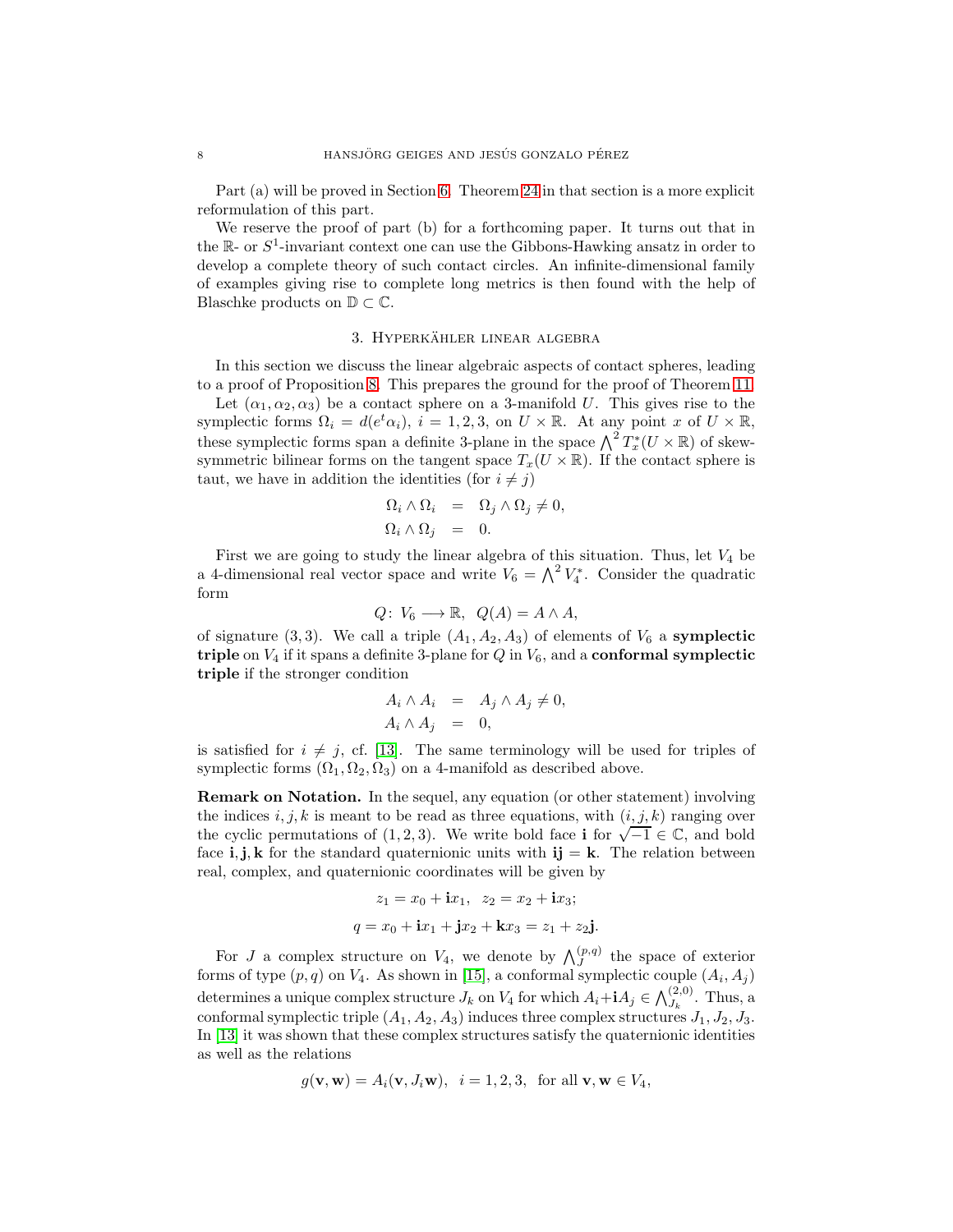for a unique definite symmetric bilinear form g. We call a conformal symplectic triple **naturally ordered** if this  $g$  is *positive* definite. Notice that the sign of  $g$  is well defined, since the  $(-J_1, -J_2, -J_3)$  do not satisfy the quaternionic identities. (In particular, hyperkähler structures are always naturally ordered.)

<span id="page-8-1"></span>An alternative way to define this definite bilinear form  $g$  is via the identity

(5) 
$$
(\mathbf{v} \perp A_1) \wedge (\mathbf{v} \perp A_2) \wedge (\mathbf{v} \perp A_3) = \frac{1}{2} g(\mathbf{v}, \mathbf{v}) \mathbf{v} \perp (A_i^2) \text{ for all } \mathbf{v} \in V_4.
$$

This is an obvious consequence of the SO(3)-homogeneous normal form for conformal symplectic triples discussed in the next two propositions.

<span id="page-8-0"></span>**Proposition 17.** Let  $(A_1, A_2, A_3)$  be a naturally ordered conformal symplectic triple on  $V_4$ . Then there are real linear coordinates  $dx_0, dx_1, dx_2, dx_3$  on  $V_4$  such that

$$
A_i = dx_0 \wedge dx_i + dx_j \wedge dx_k.
$$

In terms of the corresponding complex and quaternionic coordinates we have

$$
A_1 = \frac{\mathbf{i}}{2}(dz_1 \wedge d\overline{z}_1 + dz_2 \wedge d\overline{z}_2),
$$
  

$$
A_2 + \mathbf{i}A_3 = dz_1 \wedge dz_2,
$$

and

$$
\mathbf{i}A_1 + \mathbf{j}A_2 + \mathbf{k}A_3 = -\frac{1}{2}dq \wedge d\overline{q}.
$$

Remark 18. Because of the non-commutativity of H some care is necessary in interpreting the wedge product of H-valued 1-forms  $\alpha, \beta$  on a vector space V. Our convention is to read it as

$$
(\alpha \wedge \beta)(\mathbf{v}, \mathbf{w}) = \alpha(\mathbf{v})\beta(\mathbf{w}) - \alpha(\mathbf{w})\beta(\mathbf{v}) \text{ for all } \mathbf{v}, \mathbf{w} \in V.
$$

This ensures  $\alpha \wedge q\beta = \alpha q \wedge \beta$ , and that  $\alpha \wedge \overline{\alpha}$  is always purely imaginary.

*Proof of Proposition [17.](#page-8-0)* From  $0 \neq A_2 + \mathbf{i}A_3 \in \bigwedge_{J_1}^{(2,0)}$  and  $A_1 \wedge (A_2 + \mathbf{i}A_3) = 0$  we conclude that the  $(0, 2)$ -part of  $A_1$  with respect to  $J_1$  is zero. The form  $A_1$  being real, its (2,0)-part must also vanish, hence  $A_1 \in \bigwedge_{J_1}^{(1,1)}$ .

Let 
$$
\{\ell'_1, \ell'_2\}
$$
 be a basis for  $\bigwedge_{J_1}^{(1,0)}$  and set  $\ell' = \begin{pmatrix} \ell'_1 \\ \ell'_2 \end{pmatrix}$ . Then we can write  

$$
A_1 = \mathbf{i}(\ell')^T \wedge \mathbf{A}_1 \overline{\ell}',
$$

with  $A_1$  a hermitian  $(2 \times 2)$ -matrix. By our assumption on  $(A_1, A_2, A_3)$  being naturally ordered, the matrix  $A_1$  is positive definite. Hence there is a matrix  $C \in GL_2(\mathbb{C})$  such that

$$
\mathbf{C}^T \mathbf{A}_1 \mathbf{C} = \begin{pmatrix} 1/2 & 0 \\ 0 & 1/2 \end{pmatrix},
$$

and so in terms of the basis  $\{\ell_1, \ell_2\}$  for  $\bigwedge_{J_1}^{(1,0)}$  defined by  $\ell' = \mathbf{C}\ell$  we have

$$
A_1 = \frac{\mathbf{i}}{2} (\ell_1 \wedge \overline{\ell}_1 + \ell_2 \wedge \overline{\ell}_2)
$$

and

$$
A_2 + \mathbf{i}A_3 = c\,\ell_1 \wedge \ell_2
$$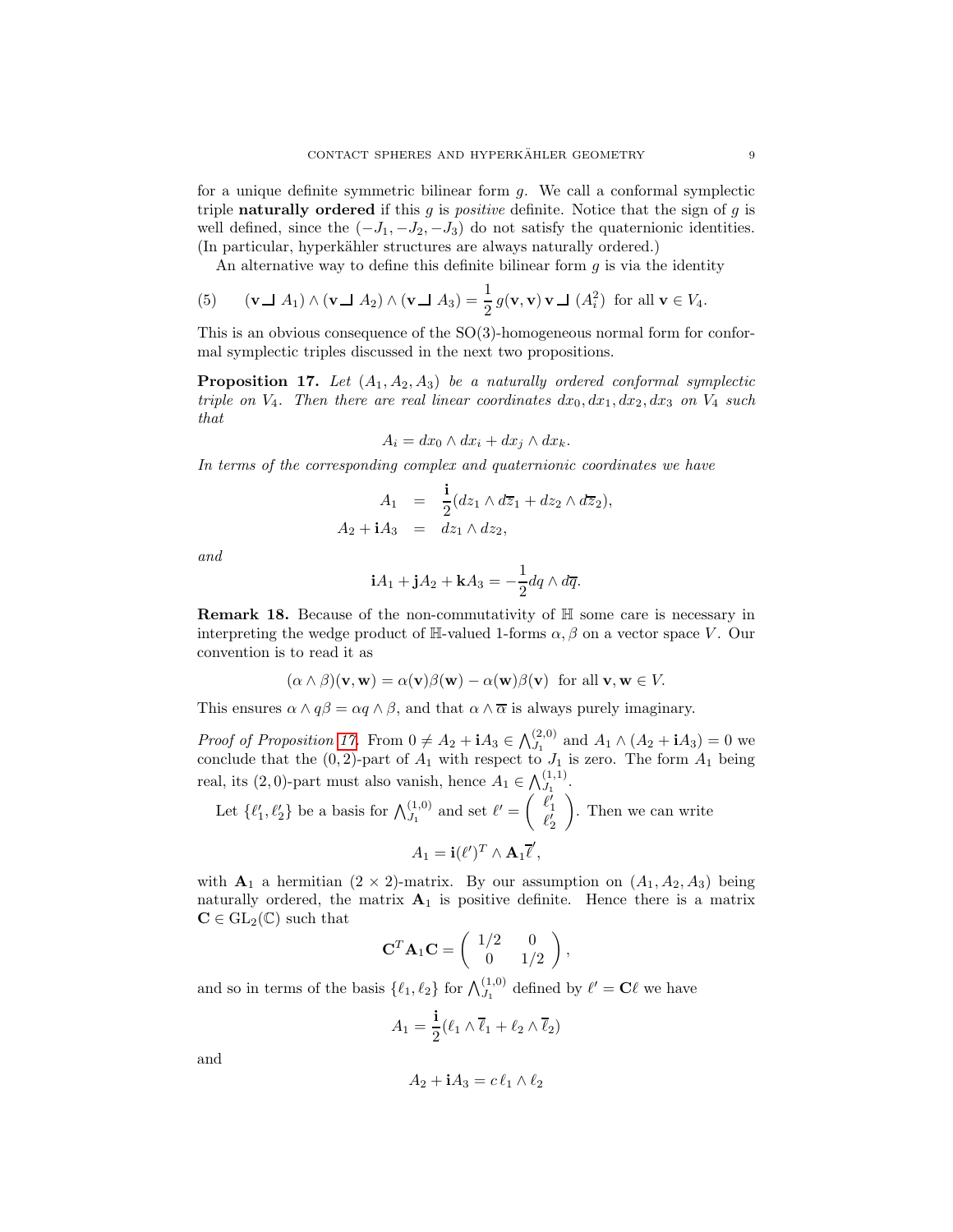for some  $c \in \mathbb{C}$ . We then find

$$
|c|^2 \ell_1 \wedge \ell_2 \wedge \overline{\ell}_1 \wedge \overline{\ell}_2 = (A_2 + iA_3) \wedge (A_2 - iA_3)
$$
  
=  $A_2^2 + A_3^2 = 2A_1^2$   
=  $-\ell_1 \wedge \overline{\ell}_1 \wedge \ell_2 \wedge \overline{\ell}_2$ ,

from which we conclude  $|c| = 1$ . The linear complex coordinates  $z_1, z_2$  corresponding to  $\{c \ell_1, \ell_2\}$  then give the desired complex normal form. The real and quaternionic normal forms can be derived easily from the complex one. quaternionic normal forms can be derived easily from the complex one.

Remark 19. (1) Notice that in terms of these pointwise coordinates we have  $g = dx_1^2 + dx_2^2 + dx_3^2 + dx_4^2$  and  $(J_1, J_2, J_3) = (\mathbf{i}, \mathbf{j}, \mathbf{k})$ . Moreover, we recognise the 3-plane in  $V_6$  spanned by  $A_1, A_2, A_3$  as the space of self-dual 2-forms for the metric g and the orientation of  $V_4$  defined by  $A_i \wedge A_i$ . The length of the  $A_i$  equals  $\sqrt{2}$ .

(2) Here is another characterisation of taut contact spheres that can be read off from the preceding proposition: The purely imaginary 1-form  $\alpha = i\alpha_1 + j\alpha_2 + k\alpha_3$ defines a taut contact sphere if and only if  $\alpha_1$  is a contact form and at each point x of the manifold there is an H-valued linear form  $\beta_x$  on the tangent space at x such that  $d(e^t\alpha)_x = \pm \beta_x \wedge \overline{\beta}_x$ . The case  $d(e^t\alpha)_x = -\beta_x \wedge \overline{\beta}_x$  corresponds to  $(\alpha_1, \alpha_2, \alpha_3)$ being naturally ordered.

The following proposition will be an important ingredient in the proof of Proposition [8,](#page-3-1) while the last part of its proof is used in the proof of Theorem [11.](#page-4-1)

<span id="page-9-0"></span>**Proposition 20** (The spinor equivariance). There is a one-to-one correspondence between oriented conformal structures on  $V_4$  and definite 3-planes  $V_3$  in  $V_6$  (with respect to Q).

*Proof.* Given an oriented conformal structure on  $V_4$ , define  $V_3$  as the corresponding space of self-dual 2-forms on  $V_4$ .

For the converse, we recall some quaternionic linear algebra. Under the identification of the purely imaginary quaternions with  $\mathbb{R}^3$ , any element  $\phi$  of SO(3) can be written as quaternionic conjugation  $\phi = \phi_u$ ,

$$
\mathbb{R}^3 \ni x \longmapsto \phi_u(x) = ux\overline{u},
$$

with some unit quaternion  $u \in S^3 \subset \mathbb{H}$ . The map  $u \mapsto \phi_u$  is the standard double covering  $S^3 \to SO(3)$ .

Given a definite 3-plane in  $V_6$ , choose a naturally ordered conformal symplectic triple  $(A_1, A_2, A_3)$  spanning it. An orientation on  $V_4$  is then given by  $A_i \wedge A_i$ .

Let q be a quaternionic coordinate for  $V_4$  as in Proposition [17,](#page-8-0) and  $g = dx_1^2 +$  $dx_2^2 + dx_3^2 + dx_4^2$  the inner product on  $V_4$  determined by  $(A_1, A_2, A_3)$ .

Suppose that  $A'_1, A'_2, A'_3$  is another naturally ordered conformal symplectic triple spanning the same 3-plane  $V_3$  and satisfying  $A'_i \wedge A'_i = A_i \wedge A_i$ . Notice that Q defines an inner product on  $V_3$  for which  $(A_1, A_2, A_3)$  and  $(A'_1, A'_2, A'_3)$  are orthogonal bases consisting of vectors of equal length, and defining the same orientation. Hence there is an element  $\phi_u \in SO(3)$  such that

$$
\left(\begin{array}{c} A_1'\\ A_2'\\ A_3' \end{array}\right) = \phi_u \left(\begin{array}{c} A_1\\ A_2\\ A_3 \end{array}\right).
$$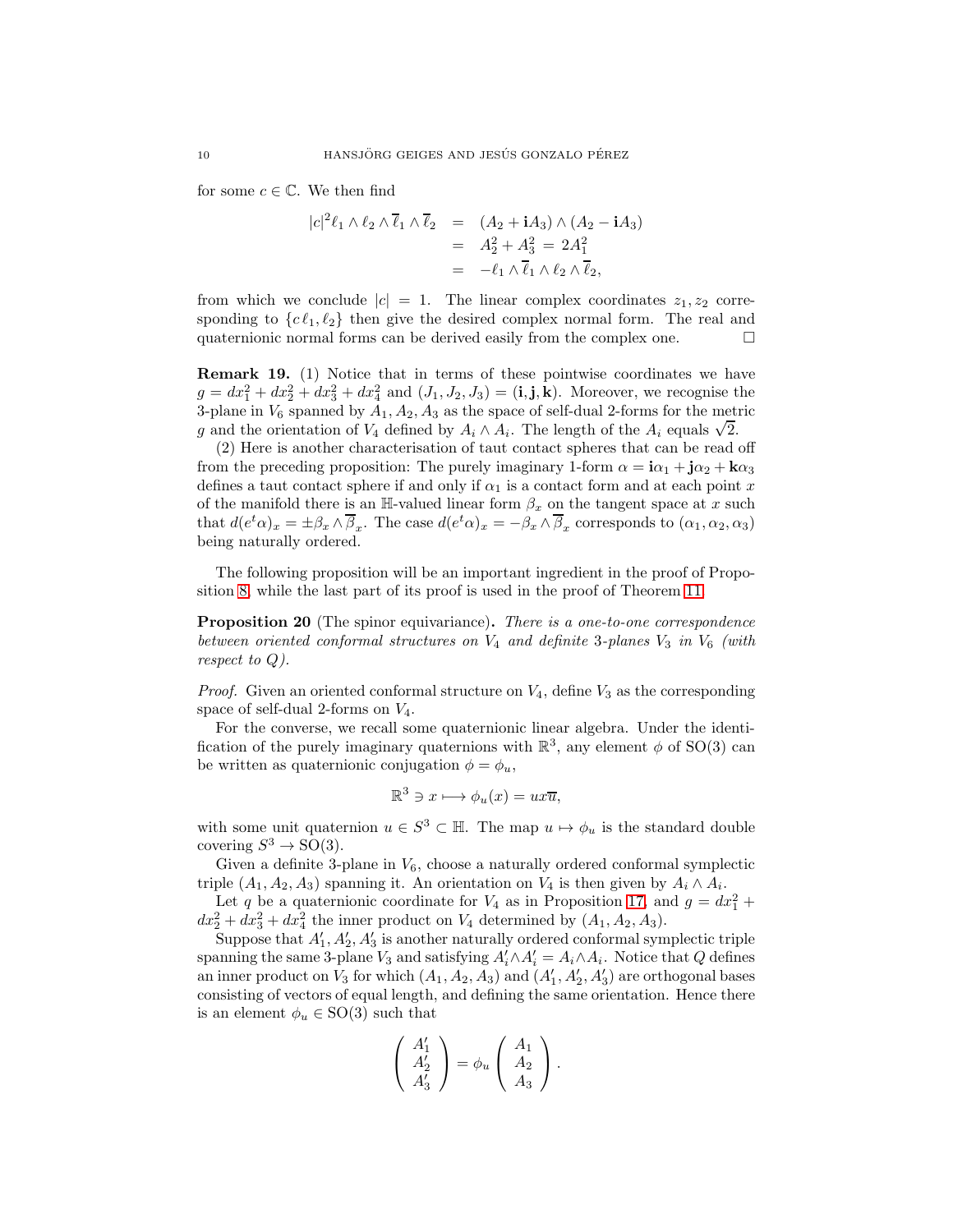By the preceding discussion this can be written as

$$
\mathbf{i}A'_1 + \mathbf{j}A'_2 + \mathbf{k}A'_3 = u(\mathbf{i}A_1 + \mathbf{j}A_2 + \mathbf{k}A_3)\overline{u}
$$
  
=  $-\frac{1}{2}u \, dq \wedge d\overline{q} \overline{u}$   
=  $-\frac{1}{2}d(uq) \wedge d(\overline{u}\overline{q}).$ 

So a quaternionic coordinate corresponding to  $(A'_1, A'_2, A'_3)$  is given by  $uq$ , which gives rise to the same inner product g on  $V_4$  since left multiplication on  $\mathbb H$  by a unit quaternion is an isometry for  $dx_1^2 + dx_2^2 + dx_3^2 + dx_4^2$ .

If the conformal symplectic triple  $(A_1, A_2, A_3)$  is replaced by  $(vA_1, vA_2, vA_3), v \in$  $\mathbb{R}^+$ , then the induced inner product changes to vg. This proves the proposition.  $\Box$ 

*Proof of Proposition [8.](#page-3-1)* A (taut) contact sphere  $(\alpha_1, \alpha_2, \alpha_3)$  on U gives rise to a (conformal) symplectic triple  $(\Omega_1, \Omega_2, \Omega_3)$  on  $U \times \mathbb{R}$  as described at the beginning of this section. The complex structures  $J_1, J_2, J_3$  defined on each tangent space  $T_x(U \times \mathbb{R})$  depend smoothly on the point x, and thus define almost complex structures on  $U \times \mathbb{R}$ , which are integrable in the taut case, see [\[15\]](#page-28-0). So the statement concerning contact spheres and conformal structures is immediate from the preceding proposition. Notice that the orientation and conformal class of the metric on  $U \times \mathbb{R}$  are completely characterised as the unique ones for which the  $\Omega_i$  are self-dual.

The statement about taut contact spheres and hyperkähler structures follows similarly; see [\[13\]](#page-28-8) for an explicit argument. A *non-taut* contact sphere determines at each point a linear 2-sphere worth of complex structures, since pointwise the symplectic triple  $(\Omega_1, \Omega_2, \Omega_3)$  can be replaced by a conformal symplectic triple spanning the same 3-plane of skew-symmetric forms; this does not change the space of corresponding almost complex structures. Although this replacement can be done globally, leading again to triples  $(J_1, J_2, J_3)$  satisfying the quaternionic identities, there does not seem to be a canonical choice for doing it.

If two contact spheres are related by multiplication by the function  $v: M \rightarrow$  $\mathbb{R}^+$  , the induced structures on  $U\times\mathbb{R}$  are related by the diffeomorphism given by  $(p, t) \mapsto (p, t + \log v(p)).$ 

The following proposition explains how to go back from a hyperkähler structure and a tri-Liouville vector field to a taut contact sphere.

<span id="page-10-0"></span>**Proposition 21.** Let  $(\Omega_1, \Omega_2, \Omega_3)$  be a hyperkähler structure on a 4-manifold W with a nowhere zero tri-Liouville vector field Y. Then the equations  $\alpha_i = Y \square \Omega_i$ define a naturally ordered taut contact sphere  $(\alpha_1, \alpha_2, \alpha_3)$  on any transversal of Y. Shifting the points of the transversal along the orbits of Y will change the taut contact sphere within its conformal class.

The proof is a straightforward computation, using  $\Omega_i \wedge \Omega_i = \Omega_j \wedge \Omega_j \neq 0$  and  $\Omega_i \wedge \Omega_j = 0$  for  $i \neq j$ , cf. [\[13\]](#page-28-8), as well as the identities  $Y \perp \Omega_i^2 = 2\alpha_i \wedge d\alpha_i$ , cf. identity [\(5\)](#page-8-1). If the hyperkähler structure comes from a taut contact sphere, then the above construction with  $Y = \partial_t$  recovers that contact sphere.

# 4. Classification of taut contact spheres

<span id="page-10-1"></span>This section is largely devoted to the proof of Theorem [11.](#page-4-1) As promised, this includes a new proof that the universal cover of a closed 3-manifold carrying a taut contact sphere is diffeomorphic to  $S^3$ .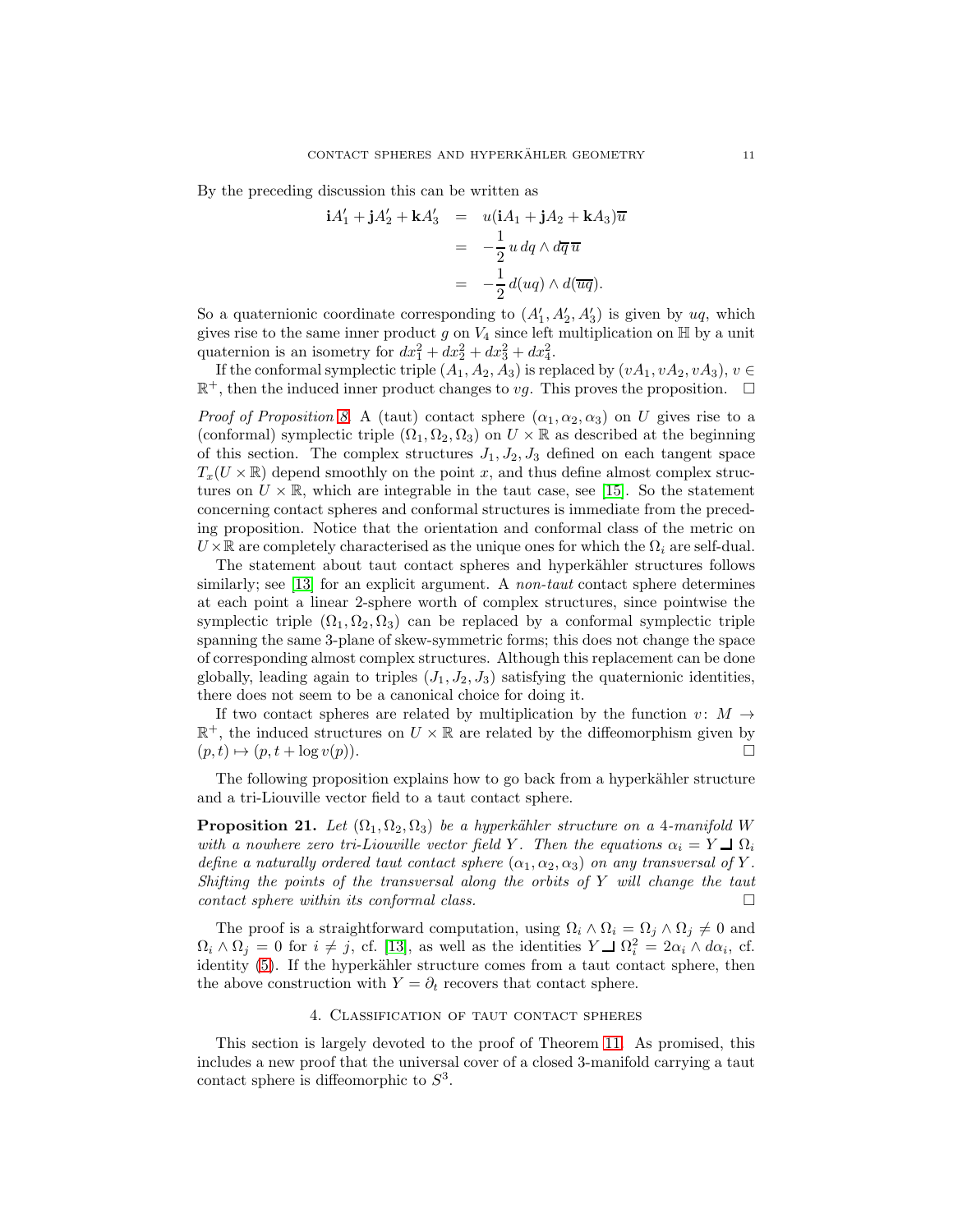The strategy for the proof is as follows. From Theorem [10](#page-4-0) we know that a taut contact sphere on a closed 3-manifold M induces a flat metric on  $M \times \mathbb{R}$ . With the help of the developing map of this metric we are led to study hyperkähler structures on Euclidean 4-space  $\mathbb{E}^4$ , with the hyperkähler metric being the flat Euclidean metric. Parallel 2-forms for this metric have constant coefficients in Euclidean coordinates. The classification of taut contact spheres is thus reduced to a straightforward problem of determining the possible tri-Liouville vector fields.

Proof of Theorem [11.](#page-4-1) Let M be a closed 3-manifold with a taut contact sphere, and let  $(\alpha_1, \alpha_2, \alpha_3)$  be the lifted taut contact sphere on its universal cover M. Write g for the induced metric on  $\widetilde{M} \times \mathbb{R}$ . The fact that g is flat and  $\widetilde{M} \times \mathbb{R}$  simplyconnected implies that we have a developing map  $\Phi: \widetilde{M} \times \mathbb{R} \to \mathbb{E}^4$  for this metric which is a local isometry.

If  $W \subset M \times \mathbb{R}$  is a domain on which  $\Phi$  restricts to a diffeomorphism, then  $(\Phi|W)_*\partial_t$  is a vector field  $Y_W$  on the domain  $\Phi(W) \subset \mathbb{E}^4$  generating a 1-parameter group of homotheties of the Euclidean metric (because  $L_{\partial_t} g = g$  by the construction of g). Since homothetic transformations of a Riemannian manifold are affine transformations (this is easy to see for the Euclidean metric),  $Y_W$  is the restriction  $Y|_{\Phi(W)}$  of a homothetic vector field Y defined on all of  $\mathbb{E}^4$ . Then  $\partial_t$  and  $\Phi^*Y$ are homothetic vector fields for  $g$  that coincide on the open set  $W$ , which forces  $\partial_t = \Phi^* Y$  on all of  $M \times \mathbb{R}$ .

A homothetic vector field on  $\mathbb{E}^4$  vanishes at a single point, and without loss of generality we may assume that Y vanishes at 0. Let  $\pi: \mathbb{E}^4 \setminus \{0\} \to S^3_{\mathbb{E}}$  be the projection onto the orbit space of  $Y$  (which we can identify with the unit sphere  $S^3_{\mathbb{E}} \subset \mathbb{E}^4$ , for Y is a genuinely expanding homothetic vector field and hence transverse to any sphere centred at 0). Then the composition

$$
\widetilde{M} \times \{0\} \stackrel{\Phi}{\longrightarrow} \mathbb{E}^4 \setminus \{0\} \stackrel{\pi}{\longrightarrow} S^3_{\mathbb{E}}
$$

is a local diffeomorphism and therefore,  $\tilde{M}$  being simply-connected, a diffeomorphism. So we have proved  $M \cong S^3$ . Moreover, the property  $\partial_t = \Phi^* Y$  implies that  $\Phi$  is a diffeomorphism from  $S^3 \times \mathbb{R}$  to  $\underline{\mathbb{R}}^4 \setminus \{0\}$ , hence a global isometry.

From now on we write  $S^3$  instead of M. Now  $\Phi$  sends  $S^3 \times \{0\}$  to some transversal of Y in  $\mathbb{E}^4$ , and by Proposition [21](#page-10-0) the original contact sphere is equivalent to the one induced on  $S^3_{\mathbb{E}}$ .

To simplify notation, we continue to write  $e^t \alpha_i$ ,  $\Omega_i$ ,  $J_i$  for the push-forwards of these objects to  $\mathbb{E}^4 \setminus \{0\}$ , and we identify  $\partial_t$  with Y. Thus  $(J_1, J_2, J_3)$  defines a hyperkähler structure with respect to the Euclidean metric  $g_{\mathbb{E}}$ , and  $(\Omega_1, \Omega_2, \Omega_3)$ are the corresponding Kähler forms. In particular, the  $J_i$  and  $\Omega_i$  are parallel with respect to  $g_{\mathbb{E}}$ , and thus have constant coefficients in any linear coordinate system for  $\mathbb{E}^4$ . As a consequence, there are linear coordinates  $x_0, x_1, x_2, x_3$  on  $\mathbb{E}^4$  with respect to which the formulae of Proposition [17](#page-8-0) hold (with  $A_i$  replaced by  $\Omega_i$ ). Observe that this forces  $x_0, x_1, x_2, x_3$  to be an orthonormal coordinate system with respect to  $g_{\mathbb{E}}$ .

Write  $\psi_t$  for the flow of Y. This flow commutes with the  $J_i$  and satisfies  $\psi_t^* g_{\mathbb{E}} =$  $e^t g_{\mathbb{E}}$  and  $\psi_t^* \Omega_i = e^t \Omega_i$ , in particular  $\psi_t^*(dz_1 \wedge dz_2) = e^t dz_1 \wedge dz_2$ .

Since the flow of Y preserves  $J_1$ , we have a holomorphic vector field  $Y_{\mathbb{C}}$  on  $\mathbb{E}^4 = \mathbb{C}^2$  with  $Y = 2 \operatorname{Re}(Y_{\mathbb{C}})$ . As a homothetic vector field vanishing at zero, Y can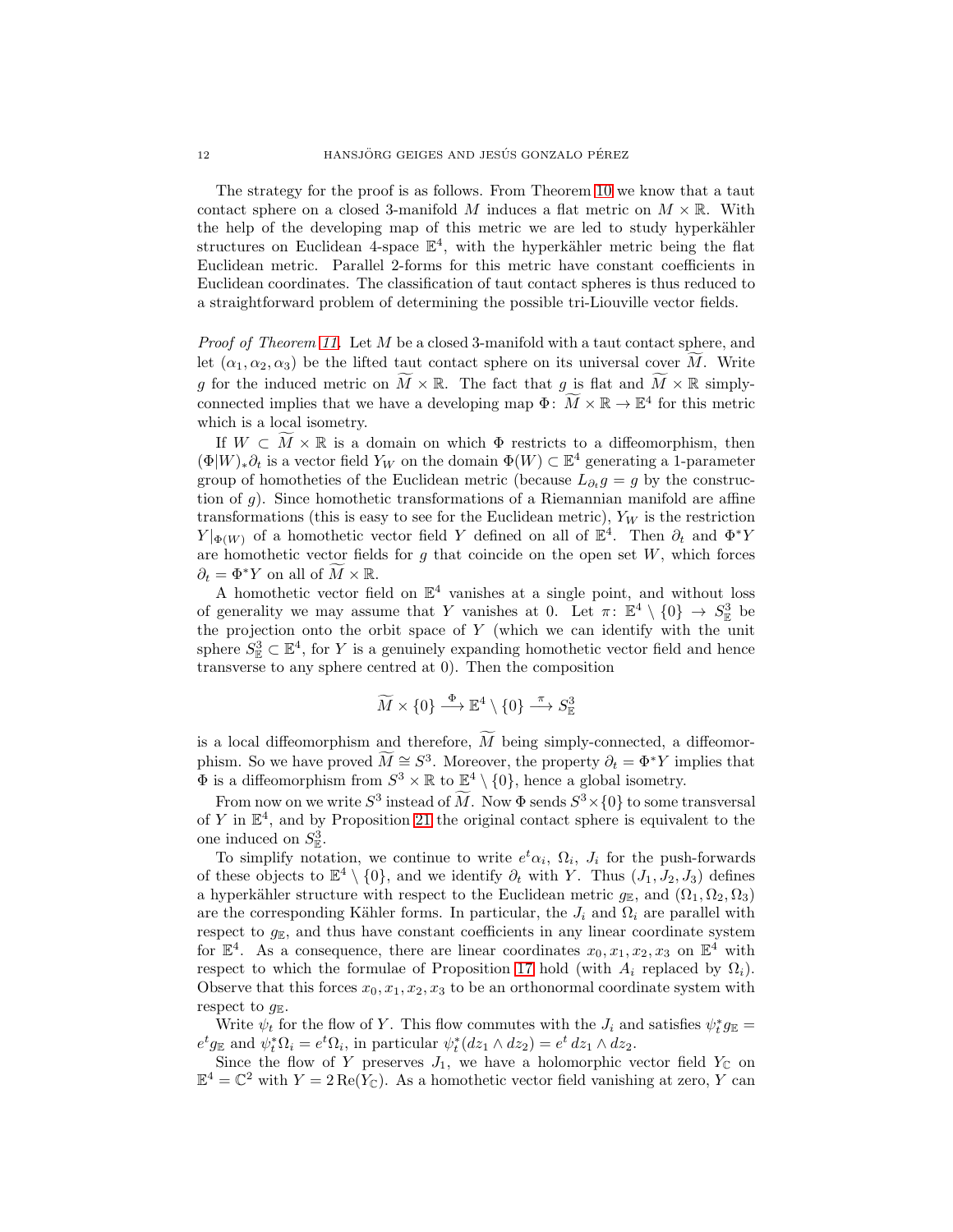be represented as a linear map, and this implies that  $Y_{\mathbb{C}}$  corresponds to a complex linear map  $z \mapsto Y_{\mathbb{C}}z$  with respect to the coordinate  $z =$  $\begin{pmatrix} z_1 \\ z_2 \end{pmatrix}$  $z_2$ Ź. .

A straightforward calculation shows that the condition  $\psi_t^* g_{\mathbb{E}} = e^t g_{\mathbb{E}}$  translates into the matrix  $\mathbf{Y}_{\mathbb{C}}$  being of the form

$$
\mathbf{Y}_{\mathbb{C}} = \left( \begin{array}{cc} 1/2 & 0 \\ 0 & 1/2 \end{array} \right) + \mathbf{Z}_{\mathbb{C}}
$$

with  $\mathbf{Z}_{\mathbb{C}}$  a skew-Hermitian matrix; the condition  $\psi_t^*(dz_1 \wedge dz_2) = e^t dz_1 \wedge dz_2$  forces  $\mathbf{Z}_{\mathbb{C}}$  to have zero trace. After a special unitary change of coordinates (which does not change the expressions for the  $\Omega_i$ ) we may assume that  $\mathbb{Z}_{\mathbb{C}}$  is in diagonal form, i.e.

$$
\mathbf{Z}_{\mathbb{C}} = \left( \begin{array}{cc} \mathbf{i}\nu & 0 \\ 0 & -\mathbf{i}\nu \end{array} \right)
$$

with  $\nu \in \mathbb{R}$ . In the usual notation for vector fields this means

$$
Y_{\mathbb{C}} = \left(\frac{1}{2} + i\nu\right)z_1\partial_{z_1} + \left(\frac{1}{2} - i\nu\right)z_2\partial_{z_2}.
$$

We conclude

$$
e^t \alpha_1 = \partial_t \mathbf{\underline{J}} \ \Omega_1
$$
  
\n
$$
= Y \mathbf{\underline{J}} \left( \frac{\mathbf{i}}{2} (dz_1 \wedge d\overline{z}_1 + dz_2 \wedge d\overline{z}_2) \right)
$$
  
\n
$$
= \frac{\mathbf{i}}{4} (z_1 d\overline{z}_1 - \overline{z}_1 dz_1 + z_2 d\overline{z}_2 - \overline{z}_2 dz_2) - \frac{\nu}{2} d (|z_1|^2 - |z_2|^2),
$$
  
\n
$$
e^t (\alpha_2 + i\alpha_3) = \partial_t \mathbf{\underline{J}} \ ( \Omega_2 + i\Omega_3)
$$
  
\n
$$
= Y \mathbf{\underline{J}} \ (dz_1 \wedge dz_2)
$$
  
\n
$$
= (\frac{1}{2} + i\nu) z_1 dz_2 - (\frac{1}{2} - i\nu) z_2 dz_1.
$$

Remark 22. This analysis can be carried out locally. As a result, the quaternionic formula in Theorem [11](#page-4-1) is a universal local model for (naturally ordered) taut contact spheres inducing a  $flat$  hyperkähler metric.

To translate the preceding equations into quaternionic notation, we observe

$$
q \cdot d\overline{q} = z_1 d\overline{z}_1 + z_2 d\overline{z}_2 - z_1 dz_2 \mathbf{j} + z_2 dz_1 \mathbf{j}
$$

and

$$
dq \cdot \overline{q} = \overline{z}_1 dz_1 + \overline{z}_2 dz_2 + z_1 dz_2 \mathbf{j} - z_2 dz_1 \mathbf{j}
$$
  
(using  $\mathbf{j}z = \overline{z}\mathbf{j}$  for  $z \in \mathbb{C}$  and  $\overline{z}_1 + z_2 \mathbf{j} = \overline{z}_1 - z_2 \mathbf{j}$ ), hence

$$
dq \cdot \overline{q} - q \cdot d\overline{q} = \overline{z}_1 dz_1 - z_1 d\overline{z}_1 + \overline{z}_2 dz_2 - z_2 d\overline{z}_2 + 2(z_1 dz_2 - z_2 dz_1)j.
$$

We also observe

$$
q\mathbf{i}\overline{q} = (|z_1|^2 - |z_2|^2)\mathbf{i} - 2\mathbf{i}z_1z_2\mathbf{j}.
$$

Putting all this together, we find

$$
e^t(i\alpha_1 + j\alpha_2 + k\alpha_3) = e^t(i\alpha_1 + (\alpha_2 + i\alpha_3)j)
$$
  
= 
$$
\frac{1}{4}(dq \cdot \overline{q} - q \cdot d\overline{q}) - \frac{\nu}{2}d(qi\overline{q}).
$$

This shows that, up to conformal equivalence and diffeomorphism, the taut contact spheres on  $S<sup>3</sup>$  are as described in Theorem [11.](#page-4-1) The fact that different non-negative values of  $\nu$  give non-isomorphic contact spheres follows from the corresponding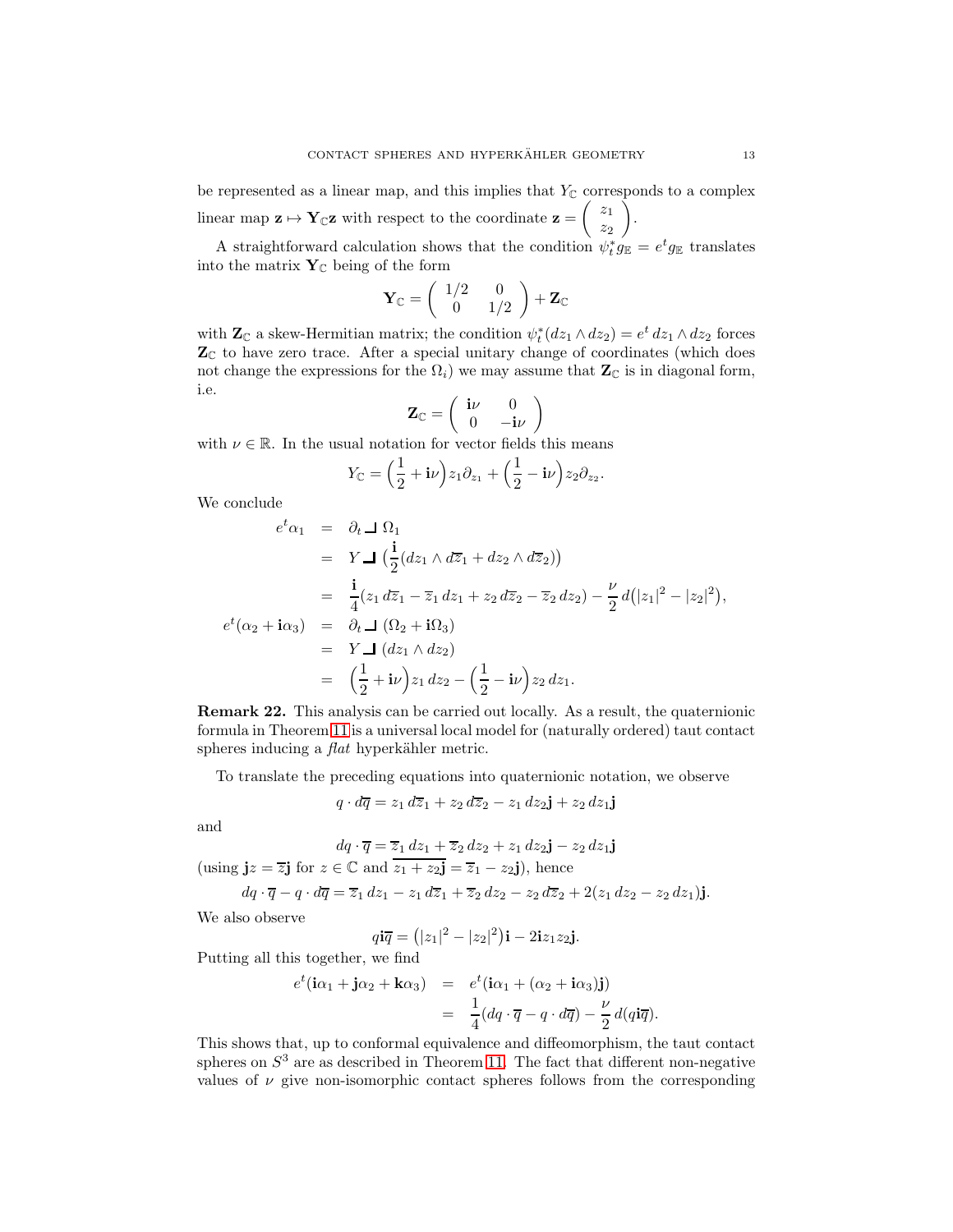classification of taut contact circles in [\[15\]](#page-28-0), [\[17\]](#page-28-2). We shall be a bit more explicit about this point below, where we give a pictorial description of the moduli spaces in question. This will include a synthetic method for determining the modulus, independent of our previous papers.

Next we want to show that  $\nu$  and  $-\nu$  correspond to equivalent structures. The diffeomorphism of  $S^3$  given by  $q \mapsto q\mathbf{j}$  is isotopic to the identity and pulls the quaternionic 1-form with parameter value  $\nu$  to that with value  $-\nu$ , because j anticommutes with i.

After having determined the possible lifted taut contact spheres on  $M \cong S^3$ , we now consider the taut contact sphere on  $M$  itself. From Theorem [3](#page-1-1) we know that  $M$ has to be a left-quotient of SU(2). The induced flat hyperkähler structure on  $M \times \mathbb{R}$ lifts to just such a structure on  $S^3 \times \mathbb{R}$ , invariant under the deck transformation group  $\Gamma$ . As was already argued in [\[15\]](#page-28-0) for taut contact circles, this implies that in the complex coordinates  $(z_1, z_2)$  which give a normal form as described above, one has  $\Gamma \subset SU(2)$ . Moreover, again as in [\[15\]](#page-28-0), the parameter  $\nu$  is forced to be zero for non-abelian Γ, and it can take any value for the group  $\Gamma = \mathbb{Z}_m \subset SU(2)$  generated by

$$
\left(\begin{array}{cc} \varepsilon & 0 \\ 0 & \varepsilon^{-1} \end{array}\right),
$$

where  $\varepsilon$  is some mth root of unity.

Now we address the homogeneity issue in the statement of Theorem [11.](#page-4-1) For any unit quaternion  $u$  we have

$$
u\Big(\frac{1}{2}(dq\cdot\overline{q}-q\cdot d\overline{q})-\nu\,d(q\mathbf{i}\overline{q})\Big)\overline{u}=\frac{1}{2}(d(uq)\cdot\overline{u}\overline{q}-uq\cdot d(\overline{u}\overline{q}))-\nu\,d(uq\mathbf{i}\overline{u}\overline{q}).
$$

Therefore, if two taut contact spheres are related by an element  $\phi_u$  of SO(3) as in the proof of Proposition [20,](#page-9-0) then one is the pull-back of the other under a diffeomorphism of  $\Gamma\setminus SU(2)$  induced by the map  $q \mapsto uq$ . In particular, this SO(3)action on taut contact spheres shows that any taut contact sphere can be swept out by great circles, all defining isomorphic taut contact circles.

This concludes the proof of Theorem [11.](#page-4-1)

This theorem allows us to define a map from the space of taut contact spheres to that of taut contact circles: simply pick any great circle.

<span id="page-13-0"></span>**Theorem 23.** Let M be any left-quotient of  $SU(2)$ . The map sending a taut contact sphere on M to any of its great circles induces an embedding of the moduli space of taut contact spheres on M into the moduli space of taut contact circles.

Proof. Recall the classification (up to diffeomorphism and homothety, i.e. conformal equivalence and rotation) of taut contact circles  $(\alpha_2, \alpha_3)$  on left-quotients of  $S^3$ , see [\[15\]](#page-28-0), [\[17\]](#page-28-2). On the lens spaces  $L(m, m - 1)$  we have the continuous family of taut contact circles induced by the  $\mathbb{Z}_m$ -invariant complex 1-form

$$
\alpha_2 + \mathbf{i}\alpha_3 = \left(\frac{1}{2} + \delta\right)z_1\,dz_2 - \left(\frac{1}{2} - \delta\right)z_2\,dz_1
$$

(restricted to  $S^3 \subset \mathbb{C}^2$ ) with  $\delta \in \mathbb{C}, -1/2 < \text{Re}(\delta) < 1/2$ , modulo replacing  $\delta$  by  $-\delta$ , which corresponds to the diffeomorphism defined by  $(z_1, z_2) \mapsto (z_2, z_1)$  and changing from  $(\alpha_2, \alpha_3)$  to  $(-\alpha_2, -\alpha_3)$ . So from Theorem [11](#page-4-1) we see that

• only the taut contact circles with  $\delta$  purely imaginary extend to taut contact spheres,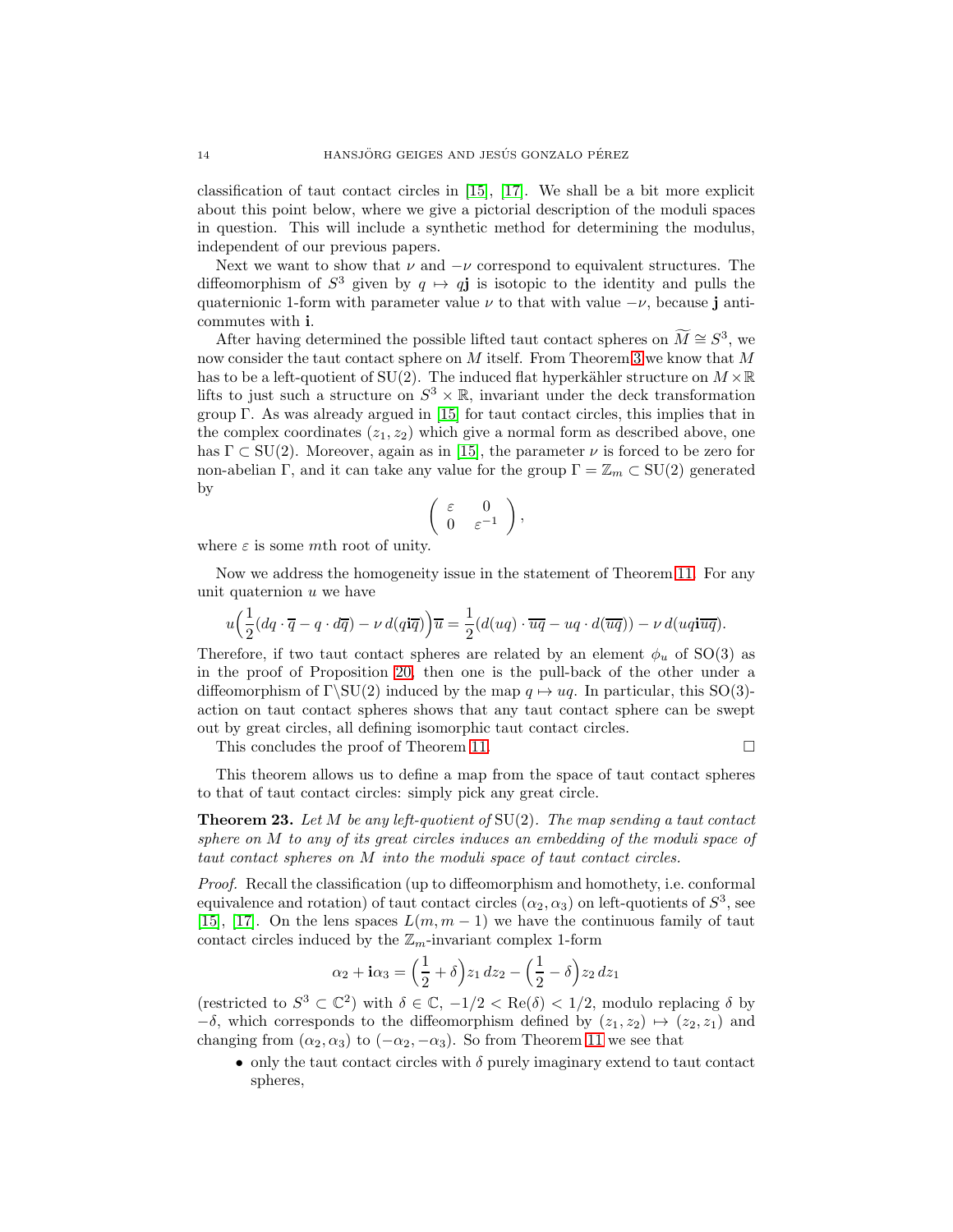- this extension is unique up to automorphisms of  $\alpha_2 + i\alpha_3$ , and
- two taut contact circles giving rise to isomorphic taut contact spheres must be isomorphic.

This proves the theorem in the given case. For the abelian left-quotients the map on moduli spaces amounts to the inclusion

$$
\mathbb{R}_0^+ \longrightarrow \{ \delta \in \mathbb{C} : -1/2 < \text{Re}(\delta) < 1/2 \} / \delta \sim -\delta
$$
\n
$$
\nu \longrightarrow \mathbf{i} \nu.
$$

The moduli space of taut contact circles on  $L(m, m-1)$  also includes a discrete family described by

$$
\alpha_2 + \mathbf{i}\alpha_3 = nz_1 \, dz_2 - z_2 \, dz_1 + z_2^n \, dz_2,
$$

where n ranges over the natural numbers congruent  $-1$  mod m. These contact circles, however, do not extend to any taut contact sphere, so they are not being considered here.

The moduli spaces described in the foregoing proof (without the discrete family) are illustrated on the left-hand side of Figure [1.](#page-15-1) The moduli space of taut contact circles is the orbifold

$$
\{\delta\in\mathbb{C}:\ -1/2<\mathrm{Re}(\delta)<1/2\}/_{\delta\sim-\delta}.
$$

The half-line

$$
\{\delta\in{\mathbf i}{\Bbb R}\}/_{\delta\sim-\delta}
$$

constituting the moduli space of taut contact spheres is shown as a dashed line. The real part

$$
\{\delta\in\mathbb{R}:\ -1/2<\delta<1/2\}/_{\delta\sim-\delta}
$$

of this moduli space, shown in bold, corresponds to so-called Cartan structures. The origin represents the unique 3-Sasakian structure. These structures will be discussed in Section [7.](#page-21-0)

Under the mapping  $\delta \mapsto \delta^2$ , the moduli space of taut contact circles is mapped bijectively to the interior of the parabola

$$
\left\{x + \mathbf{i}y \in \mathbb{C} : \ x = \frac{1}{4} - y^2\right\}
$$

shown on the right-hand side of Figure [1.](#page-15-1) So this singular mapping flattens the cone point and yields a representation of the moduli space as an open subset of C.

Here is the promised synthetic characterisation of the modulus  $\nu$  of a taut contact sphere on  $S<sup>3</sup>$ . One can define a *canonical slice* inside the hyperkähler manifold  $S^3 \times \mathbb{R}$  as the subset  $\{\|\partial_t\| = 1\}$ . A straightforward calculation shows that for the taut contact sphere of modulus  $\pm \nu$  we have

$$
\|\partial_t\|^2 = \left(\frac{1}{4} + \nu^2\right) \cdot \left(|z_1|^2 + |z_2|^2\right).
$$

So the canonical slice is isometric with the 3-sphere of radius  $2/\sqrt{1+4\nu^2}$ . The canonical slice of maximal radius corresponds to the unique 3-Sasakian structure.

The canonical slice has the property that the 1-forms  $e^t \alpha_i$  induce on it a 1normalised taut contact sphere. We conclude that the family in Theorem [11](#page-4-1) induces on any Euclidean sphere a c-normalised taut contact sphere, for some constant c.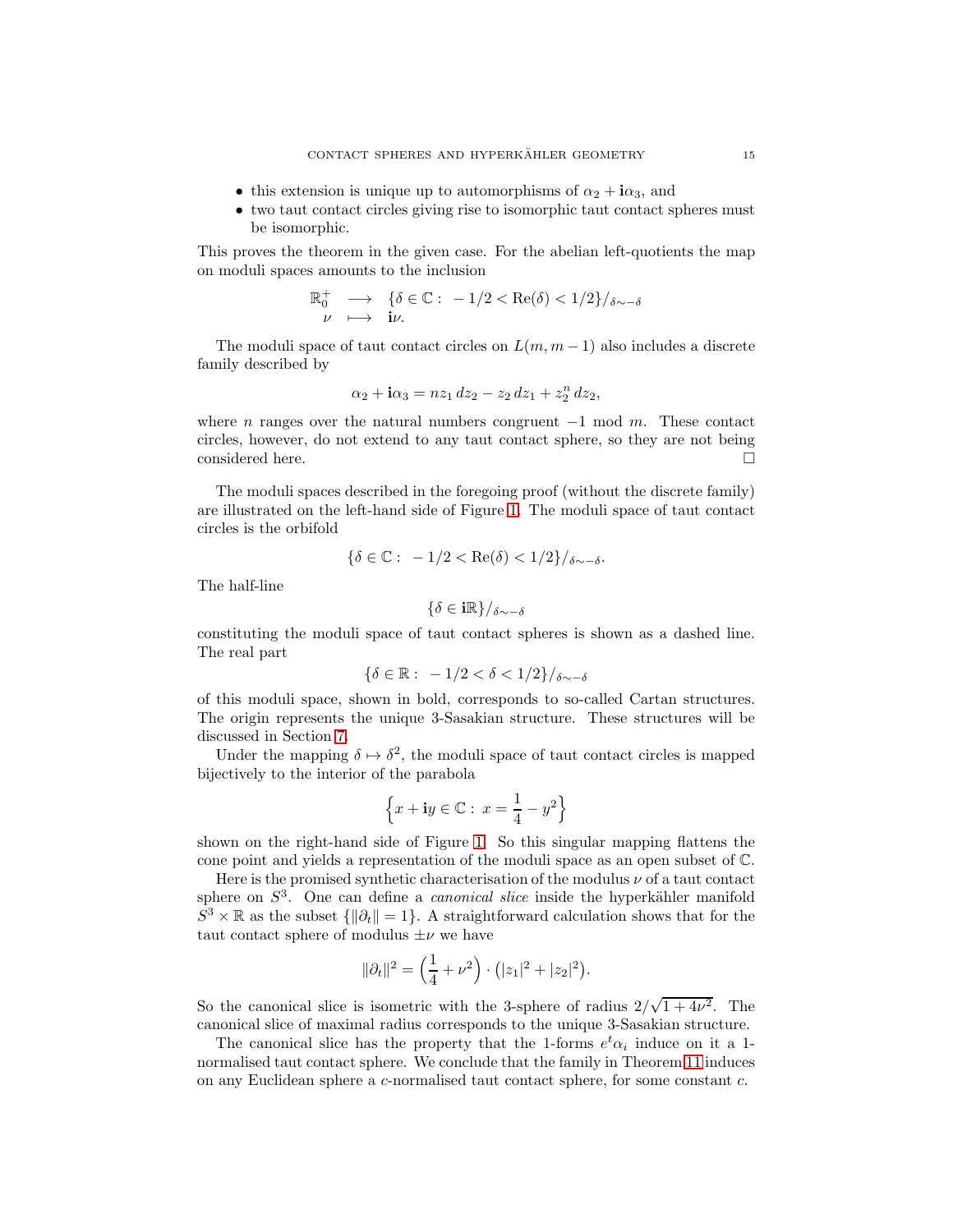

<span id="page-15-1"></span>FIGURE 1. The moduli spaces of taut contact circles and spheres.

Recall now Definition [15.](#page-6-0) Once the contact sphere is 1-normalised, the canonical slice is given by  $\{t = 0\}$  and we see that the hyperkähler metric induces the long metric  $q_l$  on it. Thus, on a closed 3-manifold the long metric is always spherical.

The short metric can be written as  $g_s = g_l - \beta^2$ . We claim that  $\beta$  is invariant under the maps  $q \mapsto uq$  with  $u \in S^3$ , which shows that  $g_s$  is a Berger metric. To see this invariance property, notice that the system of structure equations [\(1\)](#page-1-2) is invariant under rotations of the triple  $(\alpha_1, \alpha_2, \alpha_3)$ , and we have seen that left multiplication by unit quaternions  $u$  induces such rotations.

The contact sphere with  $\nu = 0$  in Theorem [11](#page-4-1) is invariant under right multiplication by unit quaternions, which makes the corresponding  $\beta$  bi-invariant, but recall that in this case  $\beta \equiv 0$  and so there is no contradiction here.

We briefly expand on the point in the proof of Theorem [23](#page-13-0) concerning the automorphisms of  $\alpha_2 + i\alpha_3$ . From the arguments in [\[15,](#page-28-0) Section 5.2] it follows that automorphisms  $\phi$  of  $\alpha_2 + i\alpha_3$  are C-linear maps of  $\mathbb{C}^2$ , in fact, elements of SL<sub>2</sub>C. Given an  $\alpha_1$  extending  $(\alpha_2, \alpha_3)$  to a taut contact sphere, the other extensions are given by  $\phi^*\alpha_1$ .

For  $S^3$  and  $\nu = 0$ , any element of  $SL_2\mathbb{C}$  defines an automorphism of  $\alpha_2 + i\alpha_3$ , so the possible extensions are parametrised by  $SL_2\mathbb{C}/SU(2)$ .

For  $S^3$  and  $\nu \neq 0$ , the condition that  $\phi$  preserve  $\alpha_2 + i\alpha_3$  forces it to be a diagonal map  $\phi_c(z_1, z_2) = (cz_1, c^{-1}z_2)$ . The same is true for the lens spaces  $\mathbb{Z}_m \backslash \text{SU}(2)$  other than  $S^3$ , even in the case  $\nu = 0$ ; here the condition for  $\phi$  to be diagonal follows from the fact that it has to lie in the normaliser of  $\mathbb{Z}_m$ . In these two cases, the possible extensions are parametrised by  $\mathbb{R}^+$ , since

$$
\phi_c^*\alpha_1 = \frac{1}{4} \big( |c|^2 (z_1 d\overline{z}_1 - \overline{z}_1 dz_1) + |c|^{-2} (z_2 d\overline{z}_2 - \overline{z}_2 dz_2) \big) - \frac{\nu}{2} d \big( |c|^2 |z_1|^2 - |c|^{-2} |z_2|^2 \big).
$$

Finally, for the quotients of  $\Gamma\setminus SU(2)$  with  $\Gamma$  non-abelian, the fact that  $\phi$  lies in the normaliser of Γ forces it to be plus or minus the identity map. Thus the extension  $\alpha_1$  is unique.

### 5. Non-flat metrics

<span id="page-15-0"></span>In this section we describe two constructions of taut contact spheres giving rise to non-flat hyperkähler metrics. These examples constitute a proof of Theorem [14,](#page-5-0)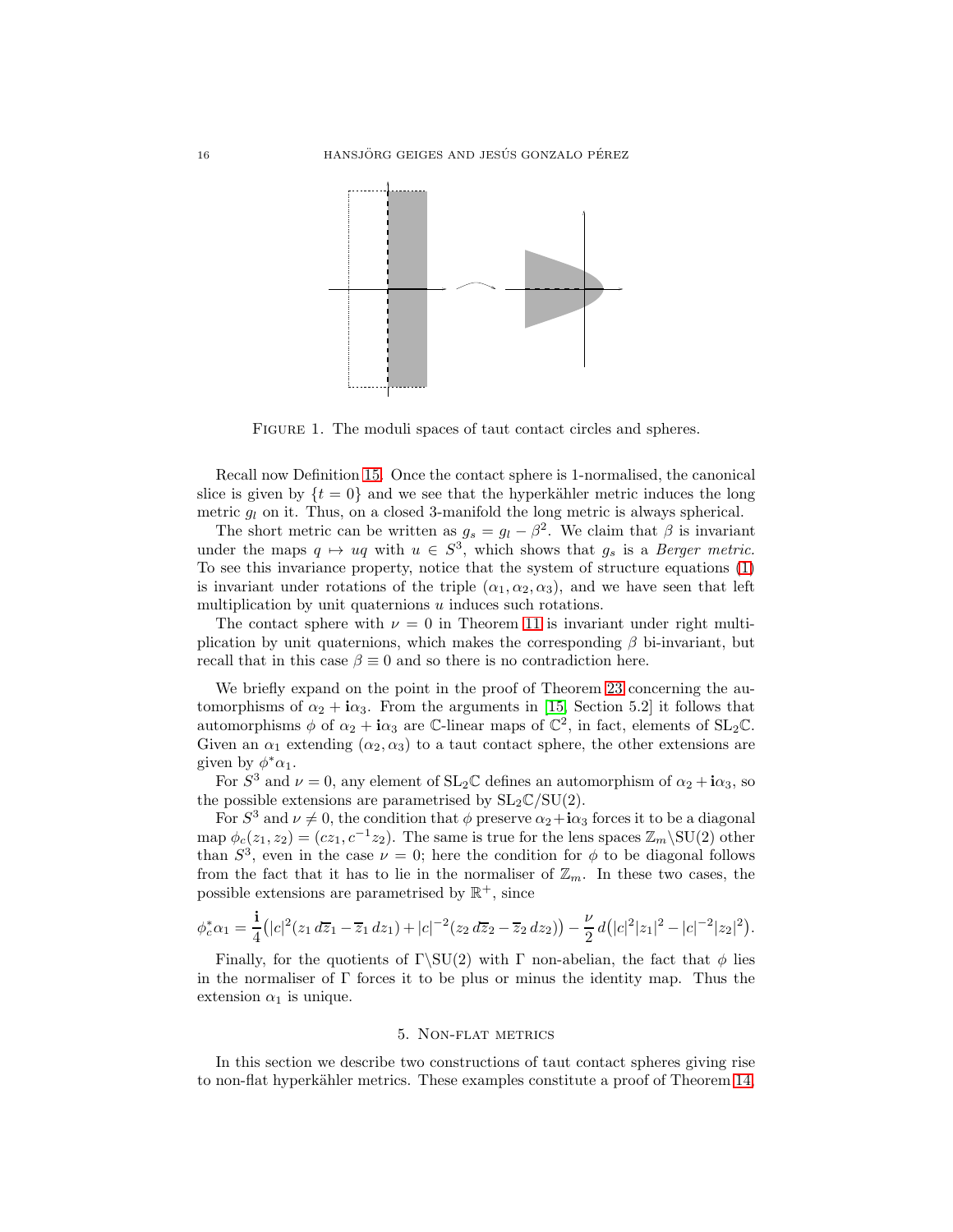since a non-flat hyperkähler metric is not even conformally flat (cf. the proof of Theorem [10\)](#page-4-0).

<span id="page-16-0"></span>5.1. The Helmholtz equation on the 2-sphere. We have seen in Proposition [21](#page-10-0) how to construct a taut contact sphere corresponding to a suitable hyperkähler structure  $(\Omega_1, \Omega_2, \Omega_3)$ . Notice that in terms of the holomorphic structure given by  $J_1$ , an equivalent description of this hyperkähler structure is given by a holomorphic symplectic form  $\Omega = \Omega_2 + i\Omega_3$  and a closed real  $(1, 1)$ -form  $\Omega_1$  with  $2\Omega_1^2 = \Omega \wedge \overline{\Omega}$ .

We now make the following ansatz: Let  $z_1, z_2$  be complex coordinates on  $\mathbb{C}^2$  and identify  $\mathbb{C}^2$  with  $\mathbb{R}^3 \times \mathbb{R}$  by equating the R-direction with the real part of  $2z_1$ , so that  $\partial_t = \text{Re}(\partial_{z_1})$  and  $\psi_t(z_1, z_2) = (z_1 + t/2, z_2)$ . Set

$$
\Omega = \Omega_2 + \mathbf{i}\Omega_3 = \lambda(z_1, z_2) dz_1 \wedge dz_2
$$

with  $\lambda(z_1, z_2)$  a nowhere zero holomorphic function, and

<span id="page-16-1"></span>
$$
\Omega_1 = \frac{\mathbf{i}}{2} \partial \overline{\partial} H(z_1, z_2)
$$

with  $H(z_1, z_2)$  a real-valued function.

To satisfy the conditions  $\psi_t^* \Omega_i = e^t \Omega_i$  it is sufficient to have

(6) 
$$
\psi_t^* \lambda = e^t \lambda, \quad \psi_t^* H = e^t H.
$$

Further, the identity  $2\Omega_1^2 = \Omega \wedge \overline{\Omega}$  is equivalent to the complex Monge-Ampère equation

(7) 
$$
\det \begin{pmatrix} H_{z_1 \overline{z}_1} & H_{z_1 \overline{z}_2} \\ H_{z_2 \overline{z}_1} & H_{z_2 \overline{z}_2} \end{pmatrix} = \lambda \overline{\lambda}.
$$

If all these conditions are met, Proposition [21](#page-10-0) tells us how to recover the corresponding taut contact sphere.

We satisfy condition [\(6\)](#page-16-1) by taking  $\lambda = e^{2z_1}$  and simplifying the ansatz further to

<span id="page-16-2"></span>
$$
H(z_1, z_2) = e^{2\text{Re}(z_1)} h(2\,\text{Im}(z_1), 2\,\text{Re}(z_2))
$$
  
=  $e^{z_1 + \overline{z}_1} h(i\overline{z}_1 - i z_1, z_2 + \overline{z}_2),$ 

with  $h(s_1, s_2)$  a function of two real variables. Then, writing  $h_i$  for the partial derivatives  $h_{s_i} = \partial h / \partial_{s_i}$  etc., we have

$$
\begin{array}{lll}\n\partial \overline{\partial} H & = & e^{z_1 + \overline{z}_1} \left( (h + h_{11}) \, dz_1 \wedge d\overline{z}_1 + (h_2 - \mathbf{i} h_{12}) \, dz_1 \wedge d\overline{z}_2 \right. \\
&\quad & \quad + (h_2 + \mathbf{i} h_{12}) \, dz_2 \wedge d\overline{z}_1 + h_{22} \, dz_2 \wedge d\overline{z}_2 \right),\n\end{array}
$$

and equation [\(7\)](#page-16-2) becomes

(8) 
$$
1 = \begin{vmatrix} h + h_{11} & h_2 - ih_{12} \\ h_2 + ih_{12} & h_{22} \end{vmatrix} = \begin{vmatrix} h_{11} & h_{12} \\ h_{12} & h_{22} \end{vmatrix} + \begin{vmatrix} h & h_2 \\ h_2 & h_{22} \end{vmatrix}.
$$

<span id="page-16-3"></span>The reader may check directly that the function

$$
h(s_1, s_2) = \cos s_1 \int_1^{s_2/\cos s_1} \sqrt{\xi^2 - 1} \, d\xi
$$

satisfies this equation. In the appendix we shall explain how to derive this sample solution, and verify that it leads to a non-flat hyperkähler metric. We arrive at this example after proving a general result that relates solutions of [\(8\)](#page-16-3) to solutions of the Helmholtz equation on the 2-sphere.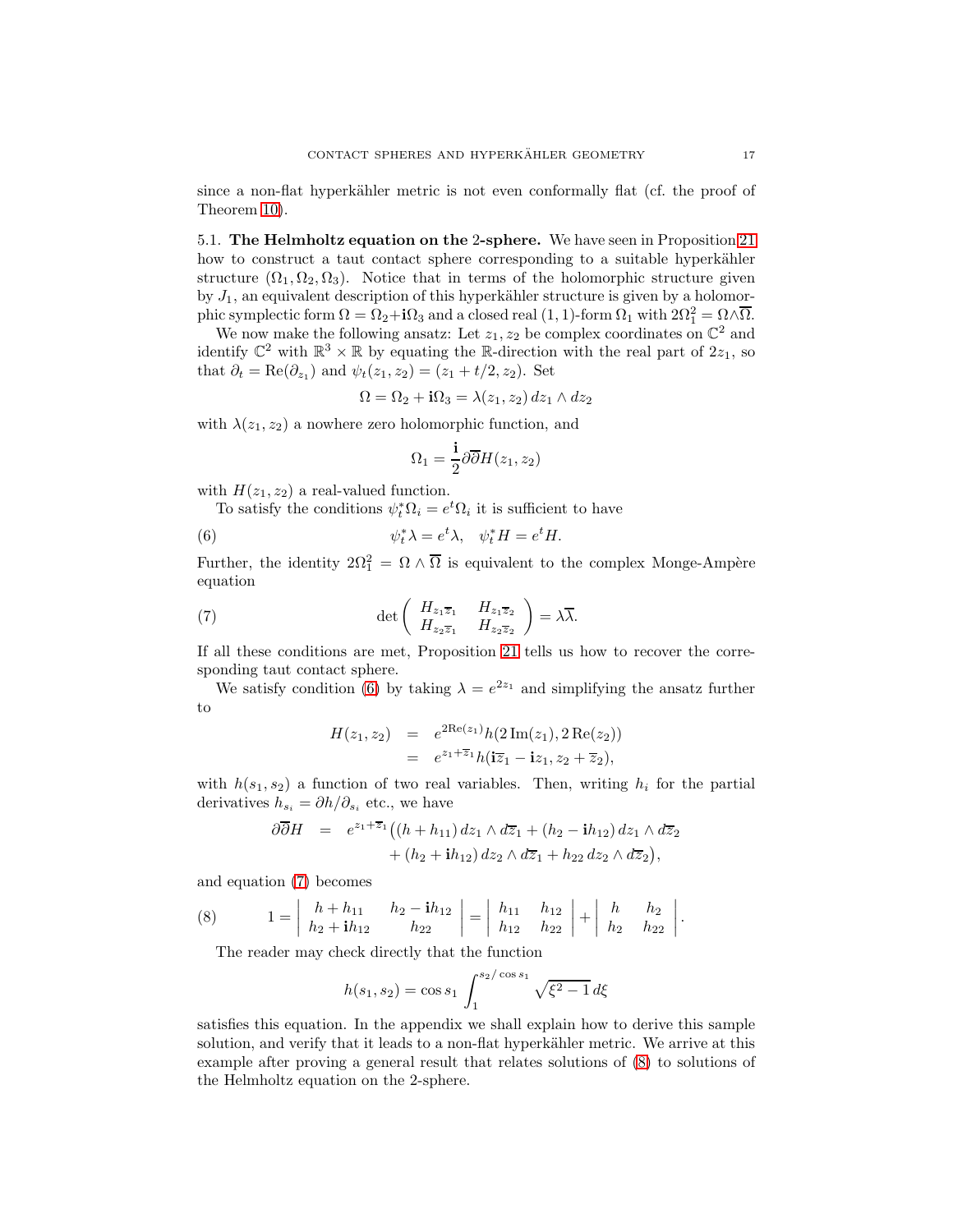<span id="page-17-0"></span>5.2. The Gibbons-Hawking ansatz. The Gibbons-Hawking ansatz [\[18\]](#page-28-3) starts with a positive function V in three variables  $x_1, x_2, x_3$  (locally on  $\mathbb{R}^3$ ) and a triple of functions  $b_1, b_2, b_3$  in the same variables, satisfying the condition

(9) 
$$
\nabla V = -\text{curl}(b_1, b_2, b_3),
$$

so that in particular

<span id="page-17-2"></span>
$$
\Delta V = \operatorname{div}(\nabla V) = -\operatorname{div}(\operatorname{curl}(b_1, b_2, b_3)) = 0,
$$

i.e. *V* is harmonic. Set  $\beta = b_1 dx_1 + b_2 dx_2 + b_3 dx_3$  and consider the triple of 2-forms on  $\mathbb{R}^3 \times \mathbb{R}$  (with  $\theta$  denoting the  $\mathbb{R}\text{-coordinate}$  ) defined by

$$
\Omega_i = (d\theta + \beta) \wedge dx_i + V dx_j \wedge dx_k.
$$

The relation between V and  $\beta$  implies that these 2-forms are closed. Writing

$$
\theta_0 := V^{-1/2}(d\theta + \beta)
$$
 and  $\theta_i := V^{1/2}dx_i$ ,  $i = 1, 2, 3$ ,

we have

$$
\Omega_i = \theta_0 \wedge \theta_i + \theta_j \wedge \theta_k,
$$

which shows that  $(\Omega_1, \Omega_2, \Omega_3)$  is a conformal symplectic triple. The corresponding hyperkähler metric is

$$
\theta_0^2 + \theta_1^2 + \theta_2^2 + \theta_3^2 = V^{-1}(d\theta + \beta)^2 + V(dx_1^2 + dx_2^2 + dx_3^2).
$$

Observe the formal similarity with the metric in [\(3\)](#page-6-2).

The translational invariance of this metric in  $\theta$ -direction is obvious.<sup>[2](#page-17-1)</sup> A homothety can be built into this ansatz by choosing  $\beta$  appropriately.

Here is an example. As domain  $U_0 \subset \mathbb{R}^3$  we take the half-space given by the condition  $x_1 > 0$ , and  $V(x_1, x_2, x_3) := x_1$  is our positive function on that domain. Set  $(b_1, b_2, b_3) = (0, x_3, 0)$ , that is,  $\beta = x_3 dx_2$ . Then

$$
\nabla V = (1,0,0) = -\mathrm{curl}(b_1, b_2, b_3),
$$

i.e. condition [\(9\)](#page-17-2) is satisfied. Then the Gibbons-Hawking ansatz yields the hy-perkähler structure<sup>[3](#page-17-3)</sup>

$$
\Omega_1 = (dx_0 + x_3 dx_2) \wedge dx_1 + x_1 dx_2 \wedge dx_3,
$$
  
\n
$$
\Omega_2 = dx_0 \wedge dx_2 + x_1 dx_3 \wedge dx_1,
$$
  
\n
$$
\Omega_3 = (dx_0 + x_3 dx_2) \wedge dx_3 + x_1 dx_1 \wedge dx_2,
$$

with corresponding hyperkähler metric

$$
g = \frac{1}{x_1}(dx_0 + x_3 dx_2)^2 + x_1 (dx_1^2 + dx_2^2 + dx_3^2).
$$

A tri-Liouville vector field for this hyperkähler structure is

$$
Y := \frac{2}{3}x_0\partial_{x_0} + \frac{1}{3}(x_1\partial_{x_1} + x_2\partial_{x_2} + x_3\partial_{x_3}).
$$

By Proposition [21,](#page-10-0) the equations  $\alpha_i = Y \Box \Omega_i$ ,  $i = 1, 2, 3$ , define a taut contact sphere on any transversal  $U$  to  $Y$ . By construction,  $g$  is in turn the hyperkähler metric on  $U \times \mathbb{R}$  induced by this taut contact sphere, with the  $\mathbb{R}$ -factor now corresponding to the flow lines of  $Y$ .

<span id="page-17-1"></span><sup>&</sup>lt;sup>2</sup>In particular, the metric descends to  $\mathbb{R}^3 \times S^1$ ; this is the usual form of the Gibbons-Hawking ansatz.

<span id="page-17-3"></span><sup>&</sup>lt;sup>3</sup>The change in notation from  $\theta$  to  $x_0$  is meant to emphasise that we want this to be an  $\mathbb{R}_-$ , not an  $S^1$ -coordinate.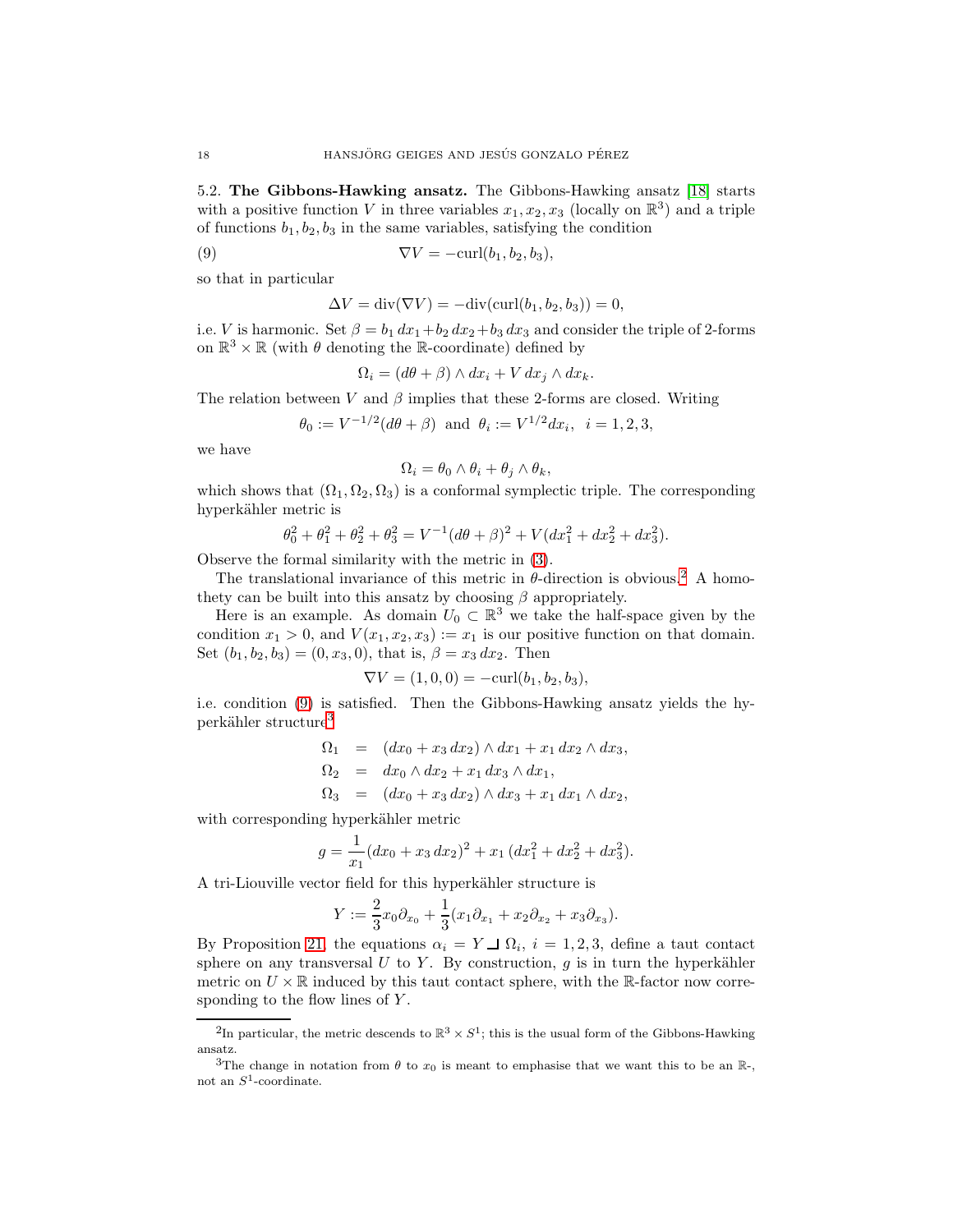The surface  $\Sigma := \{x_2 = x_3 = 0\} \subset U_0 \times \mathbb{R}$  is totally geodesic for the metric g, since it is the fixed point set of the isometric involution  $(x_0, x_1, x_2, x_3) \mapsto$  $(x_0, x_1, -x_2, -x_3)$ . The metric on  $\Sigma$  induced by g is

$$
\frac{1}{x_1} dx_0^2 + x_1 dx_1^2,
$$

and, from the well-known formula for computing the Gauß curvature of a metric in diagonal form, one obtains  $K_{\Sigma} = -1/x_1^3$ . This proves that g is non-flat.

5.3. Comparison of the two examples. We observe that our ansatz from Sec-tion [5.1](#page-16-0) can also be related to a harmonic function on  $\mathbb{R}^3$ :

Write  $\Delta^{S^2}$  for the Laplacian on the unit 2-sphere in  $\mathbb{R}^3$ , and  $\Delta^{R^3}$  for the Laplacian on  $\mathbb{R}^3$ . Moreover, let  $\rho$  be the radial coordinate on  $\mathbb{R}^3$ . Given a differentiable function  $\tilde{u} \colon \mathbb{R}^3 \to \mathbb{R}$ , we have the relation

$$
\Delta^{S^2}(\tilde{u}|_{S^2}) = (\Delta^{\mathbb{R}^3}\tilde{u} - \tilde{u}_{\rho\rho} - 2\tilde{u}_\rho)|_{S^2};
$$

the last summand reflects the fact that both principal curvatures of  $S<sup>2</sup>$  are equal to 1.

If  $\tilde{u}$  is of the form

$$
\tilde{u}(x_1, x_2, x_3) = \rho u(x_1/\rho, x_2/\rho, x_3/\rho),
$$

then this last equation simplifies to

$$
\Delta^{S^2} u + 2u = (\Delta^{\mathbb{R}^3} \tilde{u})|_{S^2}.
$$

In that particular case,  $\tilde{u}$  is homogeneous of degree 1 in  $\rho$ , hence  $\Delta^{\mathbb{R}^3}\tilde{u}$  is homogeneous of degree  $-1$ . This implies that the vanishing of  $(\Delta^{\mathbb{R}^3}\tilde{u})|_{S^2}$  is sufficient for the vanishing of  $\Delta^{\mathbb{R}^3}\tilde{u}$  on all  $\mathbb{R}^3$ . In conclusion, solutions to our Monge-Ampère equation  $(8)$  are — by the preceding discussion and Proposition [36](#page-24-0) in the appendix — in direct correspondence with harmonic functions on  $\mathbb{R}^3$  that are homogeneous of degree 1 in  $\rho$ .

Finally, notice that both examples admit a tri-Hamiltonian vector field: in the example of Section [5.1,](#page-16-0) this is the vector field  $\partial_{x_3}$ , with  $x_3 := \text{Im}(z_2)$ ; in the example of Section [5.2,](#page-17-0) it is  $\partial_{x_2}$ . As we plan to show in a forthcoming paper, all taut contact spheres with such a symmetry can be related to a Gibbons-Hawking ansatz, although this relation, in the Helmholtz case, is far from straightforward.

#### 6. A Bernstein problem

<span id="page-18-0"></span>Are there any 1-normalised taut contact spheres — on a suitable open domain  $U$ — inducing a non-flat metric g on  $U \times \mathbb{R}$  such that the long metric  $g_l$  (see Defini-tion [15\)](#page-6-0) induced on  $U \equiv U \times \{0\}$  is complete? This kind of completeness question is known as a Bernstein problem, see [\[9\]](#page-28-9).

In order to appreciate the difficulty of this question, it is helpful to consider how the ansatz in Section [5.1](#page-16-0) has to be extended if it is to be of any use in providing an answer. First of all, we ensured the homogeneity of  $\partial \partial H$  by taking H to be homogeneous. However, the example

$$
H = z_1 e^{\overline{z}_1} + \overline{z}_1 e^{z_1},
$$

where

$$
\overline{\partial}H = (z_1e^{\overline{z}_1} + e^{z_1}) d\overline{z}_1 \text{ and } \partial \overline{\partial}H = (e^{\overline{z}_1} + e^{z_1}) dz_1 \wedge d\overline{z}_1,
$$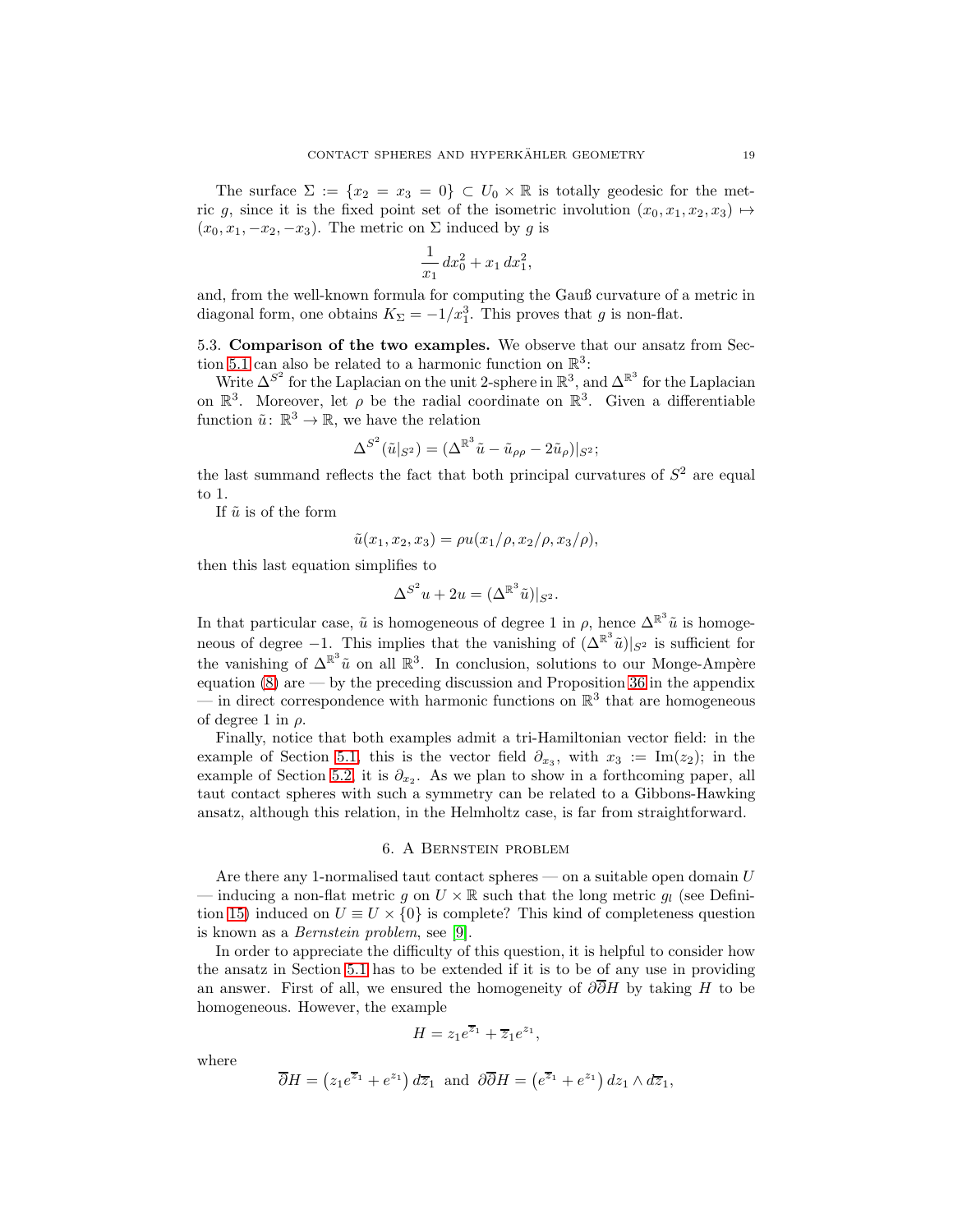shows that it is perfectly possible for  $\partial \overline{\partial} H$  to be homogeneous in  $e^{\text{Re}(z_1)}$  without either H or  $\overline{\partial}H$  having this property. Secondly, we took H to be independent of  $\text{Im}(z_2)$ , but to discuss the general case one needs to allow the auxiliary function h to depend on all three variables  $\text{Im}(z_1)$ ,  $\text{Re}(z_2)$ , and  $\text{Im}(z_2)$ . Thirdly, while a potential H always exists locally, it need not exist globally.

The question we just raised has a venerable history. In [\[10\]](#page-28-10) Calabi describes a construction of Kähler-Einstein metrics, and in particular Ricci-flat Kähler metrics, on complex tubular domains  $D\times\mathbf{i}\mathbb{R}^n\subset\mathbb{C}^n$ , where  $D$  is some connected, open subset of  $\mathbb{R}^n$ . The construction is based on a real Monge-Ampère equation (with a constant on the right-hand side), or equivalently, a complex Monge-Ampère equation for a function depending only on the real parts of n complex variables. The resulting metrics are invariant under the group of translations along  $i\mathbb{R}^n$ . Earlier results of Calabi [\[8\]](#page-27-7) allowed him to show that, in the Ricci-flat case, metrics obtained via this construction can never be complete, except for the trivial case with  $D = \mathbb{R}^n$  and a flat metric.

Here is a partial answer to this Bernstein problem, dealing with contact spheres that possess additional symmetries. In place of the long metric  $g_l$  we consider the short metric  $g_s$ . Completeness of  $g_s$  is a stronger condition than completeness of  $g_l$ . The following is part (a) of Theorem [16.](#page-6-1)

<span id="page-19-0"></span>**Theorem 24.** Let  $(\omega_1, \omega_2, \omega_3)$  be a 1-normalised taut contact sphere on a 3-manifold U with the property that the short metric  $g_s := \omega_1^2 + \omega_2^2 + \omega_3^2$  is complete and admits a Killing field  $X \not\equiv 0$  that preserves each form, i.e.

$$
L_X \omega_1 = L_X \omega_2 = L_X \omega_3 = 0.
$$

Then U is compact and hence a left-quotient of  $SU(2)$ , and  $(\omega_1, \omega_2, \omega_3)$  is isomorphic to one of the taut contact spheres described in Theorem [11.](#page-4-1)

The proof of this theorem will take up the remainder of this section. We begin by observing that X does not have any zeros, which can be seen as follows. Arguing by contradiction, assume that  $p \in U$  is a point with  $X(p) = 0$ . Then the flow of X preserves the distance spheres from  $p$ , and is then necessarily a rotation about an axis through  $p$  (in geodesic normal coordinates). This is incompatible with the fact that this flow preserves the coframe  $(\alpha_1, \alpha_2, \alpha_3)$ .

The fact that  $X$  does not have any zeros means that

$$
\Lambda := (\omega_1(X)^2 + \omega_2(X)^2 + \omega_3(X)^2)^{1/2}
$$

defines a function  $\Lambda: U \to \mathbb{R}^+$ . Set

$$
\alpha_i := \omega_i/\Lambda, \ \ i = 1, 2, 3,
$$

so that

$$
\alpha_1(X)^2 + \alpha_2(X)^2 + \alpha_3(X)^2 \equiv 1.
$$

Notice that the  $\alpha_i$  satisfy the equations [\(1\)](#page-1-2) with that very  $\Lambda$ , and they are likewise invariant under the flow of X.

Consider the map

$$
\Psi := (x_1, x_2, x_3) := (\alpha_1(X), \alpha_2(X), \alpha_3(X)) : U \longrightarrow S^2.
$$

It is clear that the differential of  $\Psi$  satisfies  $T\Psi(X) = 0$ , i.e. each flow line of X is mapped to a single point in  $S^2$ . Write  $\|\cdot\|_s$  for the length of tangent vectors to U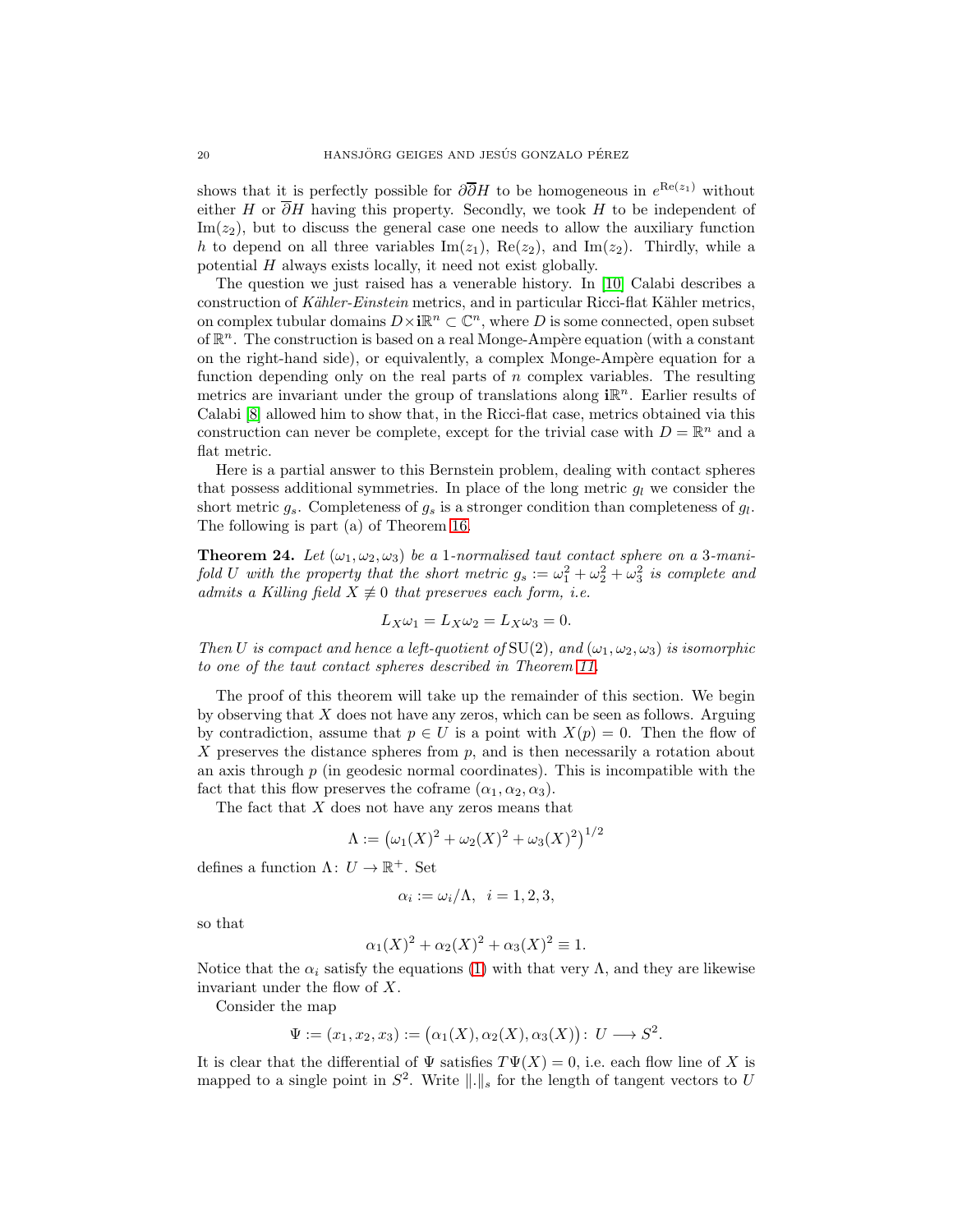with respect to the short metric  $g_s$ , and  $\|.\|_{S^2}$  for the length of tangent vectors to  $S^2 \subset \mathbb{R}^3$  with respect to the standard metric  $dx_1^2 + dx_2^2 + dx_3^2$ .

**Lemma 25.** If  $Z \in T_pU$  is a tangent vector  $g_s$ -orthogonal to X, then

 $||T\Psi(Z)||_{S^2} \geq ||Z||_s.$ 

*Proof.* The X-invariance of the  $\alpha_i$  gives, with the Cartan formula for the Lie derivative,

$$
dx_i = d(\alpha_i(X)) = L_X \alpha_i - X \sqcup d\alpha_i = -X \sqcup d\alpha_i.
$$

All the following computations are made at the single point  $p$ . Rotate the contact sphere so that at that point p we have  $\alpha_1(X) = 1$  and  $\alpha_2(X) = \alpha_3(X) = 0$ , i.e.  $\Psi(p) = (1, 0, 0)$ . Then, with  $(1)$ ,

$$
dx_1 = -\beta(X)\alpha_1 + \beta,
$$
  
\n
$$
dx_2 = -\beta(X)\alpha_2 + \Lambda \alpha_3,
$$
  
\n
$$
dx_3 = -\beta(X)\alpha_3 - \Lambda \alpha_2.
$$

The condition that Z be  $g_s$ -orthogonal to X means that  $\alpha_1(Z) = 0$ . Hence

$$
dx_1(Z) = \beta(Z),
$$
  
\n
$$
dx_2(Z) = -\beta(X)\alpha_2(Z) + \Lambda \alpha_3(Z),
$$
  
\n
$$
dx_3(Z) = -\beta(X)\alpha_3(Z) - \Lambda \alpha_2(Z).
$$

From  $\Psi(p) = (1, 0, 0)$  we have  $dx_1(Z) = 0$ . Then

$$
||T\Psi(Z)||_{S^2}^2 = dx_1(Z)^2 + dx_2(Z)^2 + dx_3(Z)^2
$$
  
=  $dx_2(Z)^2 + dx_3(Z)^2$   
=  $(\beta(X)^2 + \Lambda^2) \cdot (\alpha_2(Z)^2 + \alpha_3(Z)^2)$   
=  $(\beta(X)^2 + \Lambda^2) \cdot (\alpha_1(Z)^2 + \alpha_2(Z)^2 + \alpha_3(Z)^2)$   
 $\geq \Lambda^2(\alpha_1(Z)^2 + \alpha_2(Z)^2 + \alpha_3(Z)^2)$   
=  $||Z||_s^2$ .  $\square$ 

This lemma implies in particular that  $T\Psi$  has full rank at every point, so  $\Psi(U)$ is an open subset of  $S^2$ .

# **Lemma 26.** The map  $\Psi: U \to S^2$  is surjective.

*Proof.* Since  $\Psi(U) \subset S^2$  is open, it suffices to show that  $\Psi(U)$  is complete, i.e. that every path  $\gamma: [0, 1) \to \Psi(U)$  of finite length has a limit point inside  $\Psi(U)$ . Let  $\tilde{\gamma}$ :  $[0, t_0] \rightarrow U$  be a maximal lift of such a path,  $g_s$ -orthogonal to X. By the previous lemma, this lift is non-empty and of finite length in the short metric. Since U is complete, we deduce that  $t_0 = 1$  and that the lift  $\tilde{\gamma}$  has a limit point in U. Therefore  $\gamma$  has a limit point in  $\Psi(U)$ .

**Lemma 27.** For each  $q \in S^2$ , the preimage  $\Psi^{-1}(q) \subset U$  is a single orbit of X.

*Proof.* Arguing by contradiction, we assume that  $q \in S^2$  is a point in the image of two distinct orbits  $\mathcal{O}_0$ ,  $\mathcal{O}_1$  of X. Let  $\tilde{\gamma}$ :  $[0,1] \to U$  be a path joining these two orbits;  $\gamma := \Psi \circ \tilde{\gamma}$ :  $[0,1] \to S^2$  is then a loop based at q. By the argument in the proof of the preceding lemma we may assume that  $\tilde{\gamma}$  is orthogonal to X. Let  $\gamma_s$ ,  $s \in [0,1]$ , be a homotopy of  $\gamma = \gamma_0$  rel  $\{0,1\}$  to the constant path  $\gamma_1$  at q, and  $\tilde{\gamma}_s$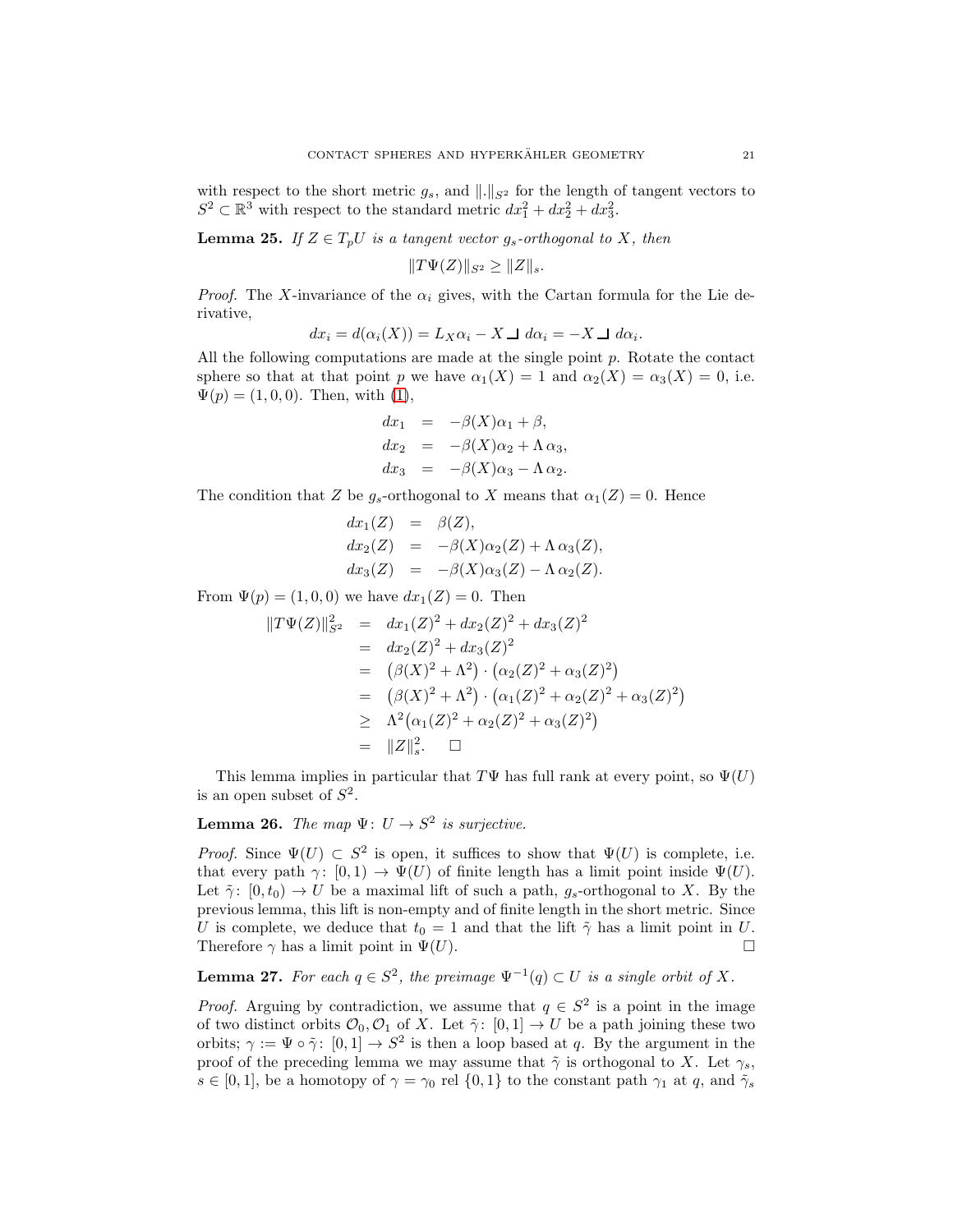the corresponding homotopy of lifts orthogonal to X with initial point  $\tilde{\gamma}_s(0) = \tilde{\gamma}(0)$ for all  $s \in [0, 1]$ . The endpoints  $\tilde{\gamma}_s(1)$  form a smooth path in  $\Psi^{-1}(q)$ .

The completeness of  $(U, g_s)$  entails that the flow of X is complete, and this in turn ensures that  $\tilde{\gamma}_s(1) \in \mathcal{O}_1$  for all s. But the constant path  $\gamma_1$  lifts to the constant path  $\tilde{\gamma}_1$  at  $\tilde{\gamma}(0) \in \mathcal{O}_0$ , hence  $\tilde{\gamma}_1(1) \in \mathcal{O}_0 \cap \mathcal{O}_1$ , which is impossible. path  $\tilde{\gamma}_1$  at  $\tilde{\gamma}(0) \in \mathcal{O}_0$ , hence  $\tilde{\gamma}_1(1) \in \mathcal{O}_0 \cap \mathcal{O}_1$ , which is impossible.

As preimages of single points, the orbits of  $X$  are closed subsets of  $U$ . This means that every orbit is either periodic or a proper embedding of  $\mathbb R$  in U. If there is a periodic orbit  $\mathcal{O}_0$ , all other orbits remain at a bounded distance from  $\mathcal{O}_0$ , since the flow of X is by isometries. This precludes proper embeddings of  $\mathbb{R}$ , i.e. in this case all orbits must be periodic, and U is compact, as asserted in Theorem [24.](#page-19-0)

It remains to consider the complementary case, when all orbits are proper embeddings of  $\mathbb R$ . In this case, the time-1 map of the flow of X will disjoin any sufficiently small compact set K from itself, since each single orbit through K is proper and the flow is by isometries. It follows that this time-1 map defines a free and properly discontinuous Z-action on U.

The quotient manifold under this action is, by the first case, a compact manifold with a taut contact sphere, and hence a left-quotient of  $SU(2)$ . Such manifolds do not admit infinite covers. In other words, this second case cannot occur.

<span id="page-21-0"></span>This completes the proof of Theorem [24.](#page-19-0)

## 7. 3-Sasakian structures

In this section we consider taut contact spheres  $(\alpha_1, \alpha_2, \alpha_3)$  on a 3-dimensional domain U that satisfy the stronger condition  $\alpha_i \wedge d\alpha_j = 0$  for  $i \neq j$ . The conditions for a naturally ordered taut contact sphere then imply that  $d\alpha_i = \Lambda \alpha_i \wedge \alpha_k$  for some  $\Lambda: U \to \mathbb{R}^+$ . Differentiation of this equation yields

$$
0 = d(d\alpha_i) = d\Lambda \wedge \alpha_j \wedge \alpha_k + \Lambda d\alpha_j \wedge \alpha_k - \Lambda \alpha_j \wedge d\alpha_k = d\Lambda \wedge \alpha_j \wedge \alpha_k.
$$

It follows that  $d\Lambda \equiv 0$ , so  $\Lambda \equiv c$  for some constant c and the contact sphere is c-normalised.

Recall that the **Reeb vector field** R of a contact form  $\alpha$  is defined by  $\alpha(R) \equiv 1$ and  $R \perp d\alpha \equiv 0$ . We now have the following simple lemma, where  $R_i$  denotes the Reeb vector field of  $\alpha_i$ , and  $\beta$  is the 1-form from equation [\(1\)](#page-1-2). The proof is left to the reader.

**Lemma 28.** For a taut contact sphere  $(\alpha_1, \alpha_2, \alpha_3)$ , the following conditions are equivalent:

- (i)  $\alpha_i \wedge d\alpha_j = 0$  for  $i \neq j$ .
- (ii) The Reeb vector fields  $(R_1, R_2, R_3)$  constitute a frame dual to the coframe  $(\alpha_1, \alpha_2, \alpha_3).$
- (iii)  $\beta = 0$ .
- (iv) The short metric  $g_s$  equals the long metric  $g_l$ .

If any of these conditions holds and c is the normalisation constant, then one has  $[R_i, R_j] = -cR_k$ . This implies that the metric  $\alpha_1^2 + \alpha_2^2 + \alpha_3^2$  has constant curvature equal to  $c^2/4$ . In particular, the metric  $g_s = g_l$  has curvature identically equal to  $1/4$ .

In analogy with our terminology in [\[15\]](#page-28-0) we call a taut contact sphere satisfying any of the conditions in this lemma a Cartan structure.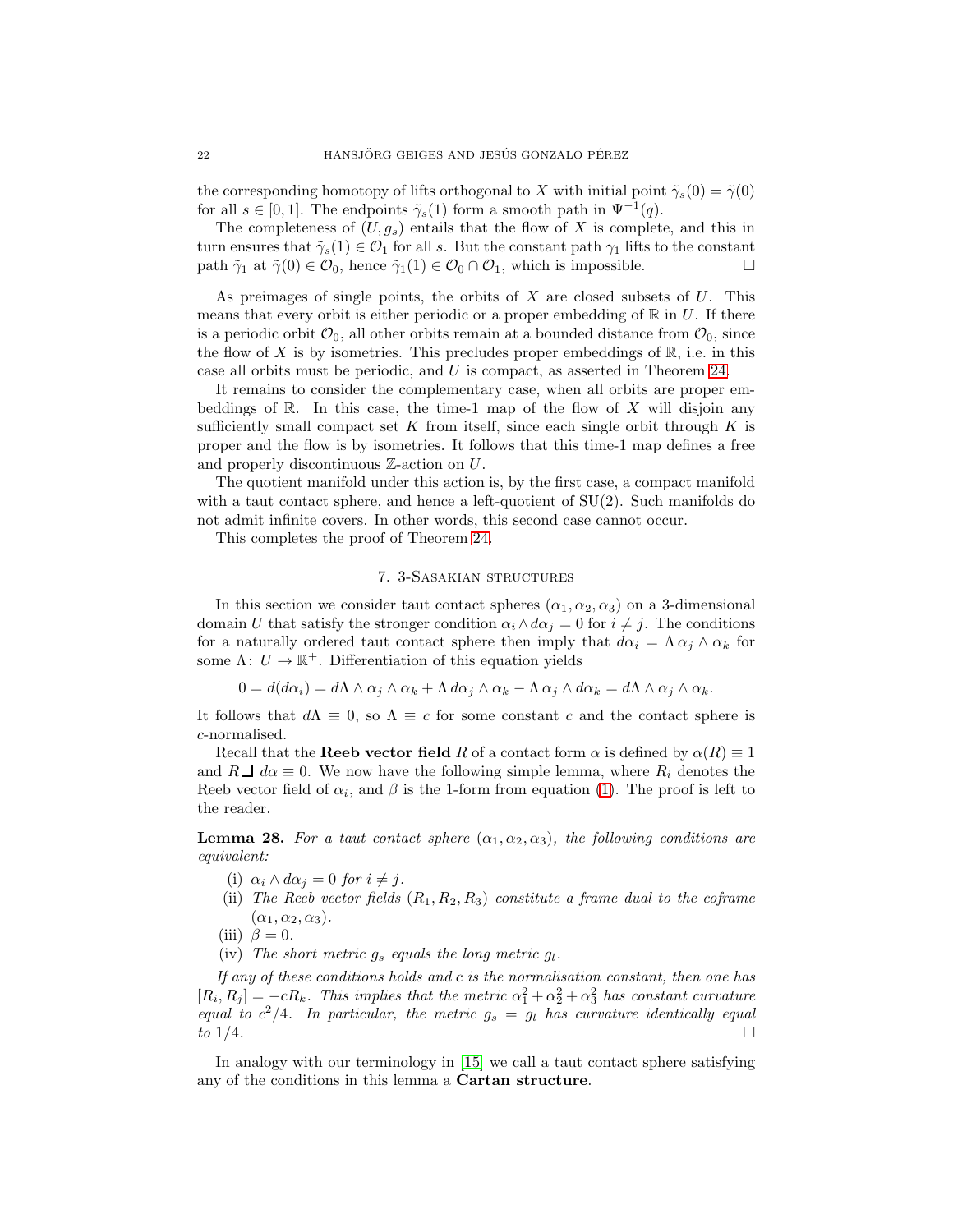Remark 29. Of the taut contact spheres in the statement of Theorem [11](#page-4-1) exactly those with  $\nu = 0$  are Cartan structures. Those with  $\nu \neq 0$  are not even conformally equivalent to a Cartan structure; this follows for instance from [\[15,](#page-28-0) Prop. 6.1].

We now want to relate such Cartan structures to 3-Sasakian structures. Recall the definition of these structures.

**Definition 30.** A metric  $\overline{g}$  on a 3-manifold U is called 3-Sasakian if the cone metric  $C = e^{2s}(\overline{g} + ds^2)$  on  $U \times \mathbb{R}$  is a hyperkähler metric.

Given such a cone metric C, we observe that  $\partial_s$  is a homothetic vector field and  $∂<sub>s</sub> ⊥ C = e<sup>2s</sup> ds$  is a closed 1-form.

**Remark 31.** Given a Riemannian metric q and a vector field  $Z$ , the following are equivalent:

- (i)  $\nabla Z$  is the identity on every tangent space.
- (ii)  $L_Z g = g$  and  $Z \perp g$  is closed.
- (iii)  $L_Z g = g$ , and where Z is non-vanishing it is orthogonal to a codimension 1 foliation.
- (iv) On the open set  $\{Z \neq 0\}$  we have local descriptions  $g = e^{2s}(\overline{g} + ds^2)$  with  $\partial_s = Z$  and  $\overline{g}$  being the metric induced by g in a transversal orthogonal to Z.

Following [\[19\]](#page-28-5), we call a vector field satisfying either of these conditions a di**latation**. Thus, any particular description of  $g$  as a cone metric corresponds to a non-vanishing dilatation.

Proposition 32. A 1-normalised taut contact sphere on a 3-dimensional manifold U is a Cartan structure if and only if the induced hyperkähler metric g on  $U \times \mathbb{R}$ is a cone metric with the induced tri-Liouville vector field  $\partial_t$  as dilatation.

*Proof.* By formula [\(4\)](#page-6-3) for the metric g, the 1-form  $\partial_t \mathbf{\underline{I}}$  g equals  $e^t(dt + \beta)$ , which is closed if and only if  $\beta \equiv 0$ .

**Lemma 33.** Given any metric  $\overline{g}$  on U, any endomorphism field on  $U \times \mathbb{R}$  parallel with respect to the corresponding cone metric is invariant under the flow of  $\partial_s$ .

*Proof.* Let  $(x_1, x_2, x_3)$  be local coordinates on U. Computing the Levi-Civita connection of the cone metric in the coordinates  $(x_1, x_2, x_3, s)$ , one finds that  $e^{-s}\partial_{x_1}, e^{-s}\partial_{x_2}, e^{-s}\partial_{x_3}, e^{-s}\partial_s$  are parallel along the radii. The coefficients of a parallel endomorphism field in this frame are constant along the radii. Those coefficients are the same in the frame  $\partial_{x_1}, \partial_{x_2}, \partial_{x_3}$ ,  $\partial_s$ .  $\Box$ 

It is a fact in Riemannian geometry that a family of metrics of the form  $\overline{g}_{\lambda} = \lambda \overline{g}$ ,  $\lambda \in \mathbb{R}^+$ , in general gives rise to a family of non-isometric cone metrics. We use the methods of this paper to give a simple proof of the following result, well-known in Sasakian geometry, which can be read as saying that for  $\overline{g}$  having constant positive curvature, only the  $\overline{g}_{\lambda}$  of curvature equal to 1 gives rise to a hyperkähler cone.

Proposition 34. A 3-Sasakian metric in dimension 3 has constant curvature equal to 1. Therefore, if a 4-dimensional hyperkähler metric admits a dilatation, it must be flat.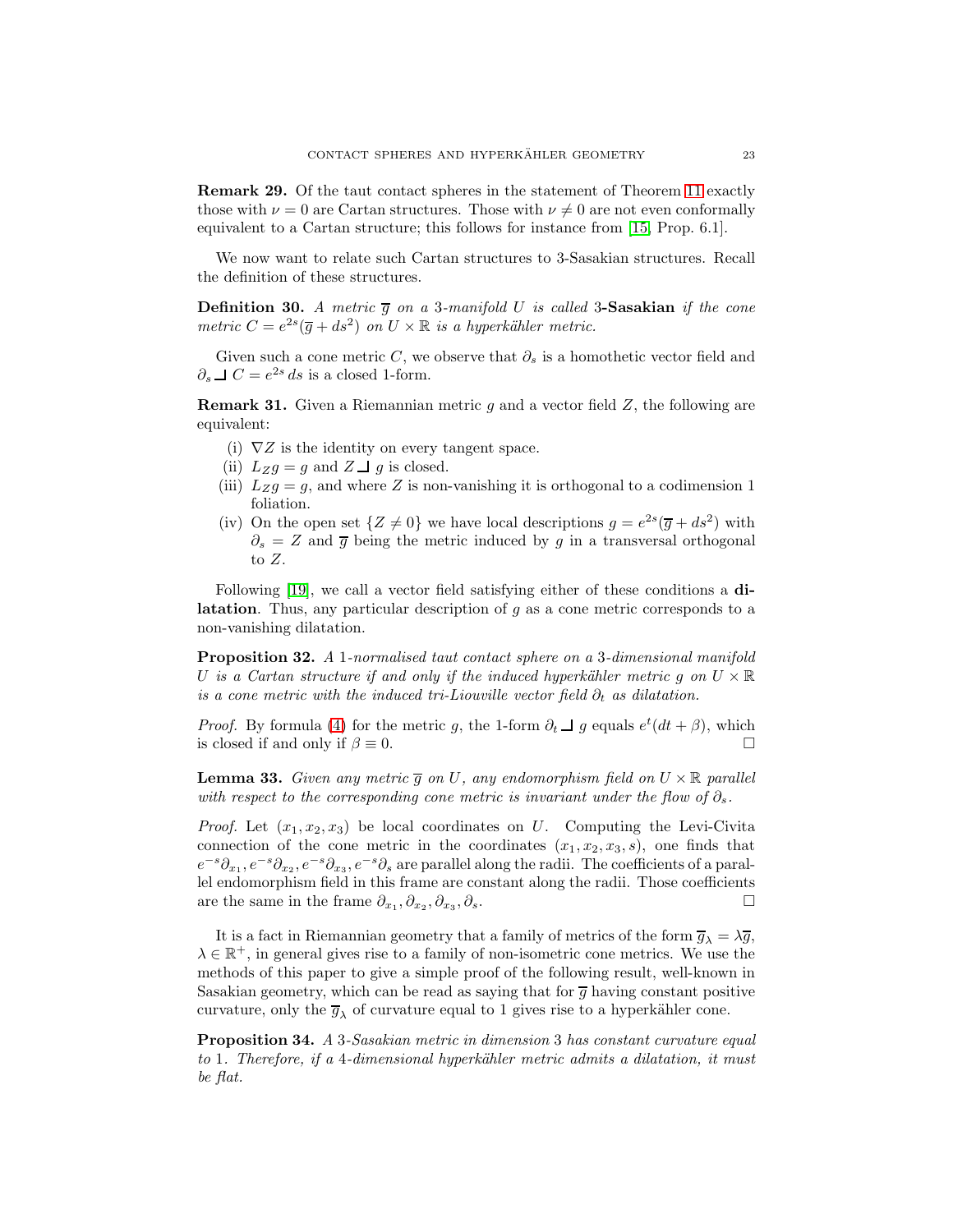*Proof.* Let  $\overline{g}$  be a Riemannian metric on a 3-manifold U and assume that the cone metric  $C = e^{2s}(ds^2 + \overline{g})$  is hyperkähler. By the preceding lemma the flow of the dilatation  $(1/2)\partial_s$  is tri-holomorphic and also tri-Liouville. Introduce the new coordinate  $t = 2s$ , so that  $\partial_t = (1/2)\partial_s$ . By the theory we have developed, there is a 1-normalised taut contact sphere  $(\alpha_1, \alpha_2, \alpha_3)$  on U such that

$$
C = e^t(dt^2 + \alpha_1^2 + \alpha_2^2 + \alpha_3^2).
$$

Notice that  $\bar{g}$  is recovered from the cone metric and the dilatation  $\partial_s$  via the formula  $\overline{g} = C|_{\{s=0\}} = C|_{\{\|\partial_s\|=1\}}.$  But  $\|\partial_s\| = 2\|\partial_t\|,$  so

$$
\overline{g} = e^t(dt^2 + \alpha_1^2 + \alpha_2^2 + \alpha_3^2)|_{\{e^t = 1/4\}} = (\alpha_1/2)^2 + (\alpha_2/2)^2 + (\alpha_3/2)^2.
$$

We see that  $\overline{g}$  has a 2-normalised Cartan structure as an orthonormal frame, making it a metric of constant curvature equal to 1.

Then  $e^{2s}(\overline{g} + ds^2)$  describes the 4-dimensional Euclidean metric in spherical  $\Box$ coordinates.

This result must be read as *local* rigidity of 3-Sasakian structures. As our constructions of taut contact spheres giving rise to non-flat hyperkähler metrics show, taut contact spheres have much richer local geometry. In particular, their associated hyperkähler metrics admit homotheties, but no dilatations. So they are not cone metrics in any way.

As we have mentioned in Section [4,](#page-10-1) the c-normalised taut contact spheres on closed 3-manifolds are orthonormal for Berger metrics, which are spherical only in the Cartan case. The long metrics, on the other hand, are always spherical.

By the discussion in this section, our Theorems [3](#page-1-1) and [11](#page-4-1) can be read as a classification of the closed 3-Sasakian 3-manifolds:

<span id="page-23-0"></span>Corollary 35. The closed 3-Sasakian 3-manifolds are precisely the left-quotients of  $SU(2)$ .

For the parametric family of taut contact spheres in Theorem [11,](#page-4-1) the induced hyperkähler metric is always the standard Euclidean metric on  $\mathbb{E}^4 \setminus \{0\}$ , so it is always a cone metric. But only for the parameter value  $\nu = 0$  (corresponding to the unique class containing Cartan structures) does the tri-Liouville vector field Y point in the radial direction (i.e. the direction of the only non-vanishing dilatation of  $\mathbb{E}^4 \setminus \{0\}$ .

In fact, only the tri-Liouville vector field changes within this parametric family. The  $d\alpha_i$  obviously do not depend on  $\nu$ , and a little computation shows that neither do the Reeb vector fields  $R_i$  of the  $\alpha_i$ .

A proof of Corollary [35](#page-23-0) previous to the one given above was indeed based on the observation that a 3-Sasakian 3-manifold is a space of constant curvature 1; the classification of 3-Sasakian manifolds among the 3-dimensional space forms was achieved by Sasaki [\[22\]](#page-28-11) (who still spoke of normal contact metric 3-structures).

#### Appendix: A contact transformation leading to Helmholtz' equation

The following intriguing proposition relates solutions of equation [\(8\)](#page-16-3) from Section [5.1](#page-16-0) to solutions of the Helmholtz equation (cf. [\[12\]](#page-28-12) for this terminology)  $\Delta u + 2u = 0$  on the 2-sphere  $S^2$  with its metric of constant curvature 1. In geodesic polar coordinates this metric is given by

$$
ds^2 = dr^2 + \sin^2 r \, d\theta^2.
$$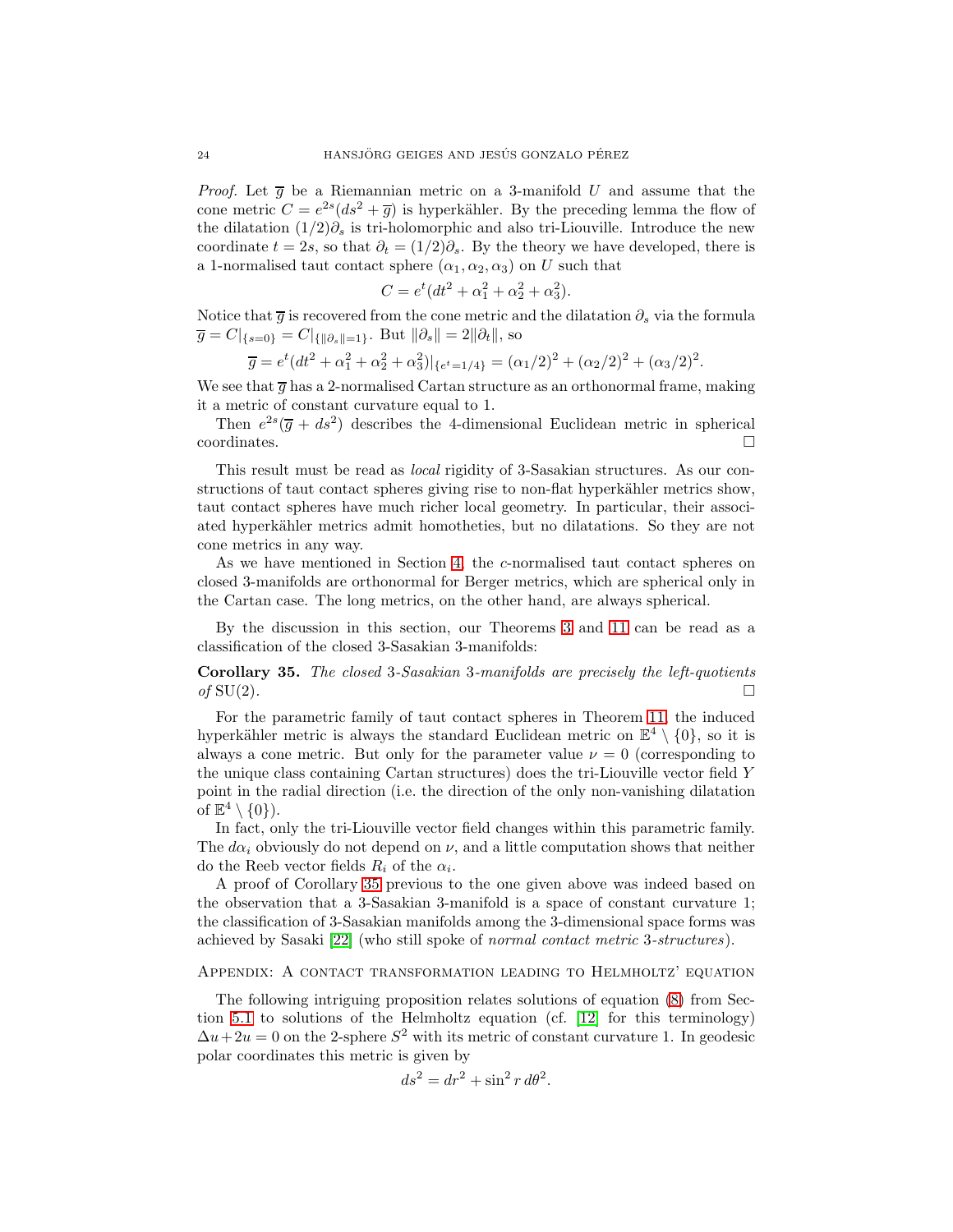Hence the gradient of a differentiable function  $f: S^2 \to \mathbb{R}$  is computed via

$$
\nabla f = f_r \partial_r + \frac{1}{\sin^2 r} f_\theta \partial_\theta.
$$

The area element is  $A = \sin r dr \wedge d\theta$ , so from

$$
d(X \perp A) = L_X A = \text{div}(X) \cdot A \text{ and } \Delta f = \text{div}(\nabla f)
$$

we see that the *spherical* Laplacian  $\Delta = \Delta^{S^2}$  takes the form

$$
\Delta f = \frac{\cos r}{\sin r} f_r + f_{rr} + \frac{1}{\sin^2 r} f_{\theta\theta}.
$$

<span id="page-24-0"></span>**Proposition 36.** Let  $h(s_1, s_2)$  be a solution of equation ([8](#page-16-3)). Set

$$
(T) \begin{cases} \theta = s_1, \\ r = \operatorname{arccot}(h_{s_2}) \in (0, \pi), \\ u = -s_2 \cos r + h \sin r. \end{cases}
$$

If  $h_{s_2s_2} \neq 0$ , then  $u = u(r, \theta)$  is a function of the independent variables r and  $\theta$  that solves the spherical Helmholtz equation

$$
(10) \qquad \qquad \Delta u + 2u = 0.
$$

Conversely, a solution  $u(r, \theta)$  of ([10](#page-24-1)) satisfying  $u+u_{rr} \neq 0$  gives rise to independent variables  $s_1, s_2$  and a solution  $h(s_1, s_2)$  of  $(8)$  $(8)$  $(8)$  via the inverse transformation

<span id="page-24-1"></span>
$$
(T^{-1})\begin{cases} s_1 = \theta, \\ s_2 = u_r \sin r - u \cos r, \\ h = u_r \cos r + u \sin r. \end{cases}
$$

*Proof.* Given  $h(s_1, s_2)$ , let  $(r, \theta, u)$  be defined by  $(T)$ . The condition  $h_{s_2s_2} \neq 0$  is obviously necessary and sufficient for  $(s_1, s_2) \mapsto (r, \theta)$  to be an invertible coordinate transformation. From

$$
du = -\cos r \, ds_2 + s_2 \sin r \, dr + (h_{s_1} \, ds_1 + h_{s_2} \, ds_2) \sin r + h \cos r \, dr
$$
  
=  $(s_2 \sin r + h \cos r) \, dr + h_{s_1} \sin r d\theta$ 

we see that u is a function of r and  $\theta$  with

$$
(T)'\begin{cases} u_r &= s_2 \sin r + h \cos r, \\ u_\theta &= h_{s_1} \sin r. \end{cases}
$$

Conversely, given  $u(r, \theta)$ , let  $(s_1, s_2, h)$  be defined by  $(T^{-1})$ . Since

$$
ds_2 = (u + u_{rr})\sin r \, dr + (u_{r\theta}\sin r - u_{\theta}\cos r) \, d\theta,
$$

the condition  $u + u_{rr} \neq 0$  is necessary and sufficient for  $(r, \theta) \mapsto (s_1, s_2)$  to be a coordinate transformation, because  $r \in (0, \pi)$ . From

$$
dh = (u + u_{rr}) \cos r dr + (u_{r\theta} \cos r + u_{\theta} \sin r) d\theta
$$
  
= 
$$
\frac{u_{\theta}}{\sin r} ds_1 + \cot r ds_2
$$

we infer that  $h$  is a function of  $s_1$  and  $s_2$  with

$$
(T^{-1})' \begin{cases} h_{s_1} = u_{\theta}/\sin r, \\ h_{s_2} = \cot r. \end{cases}
$$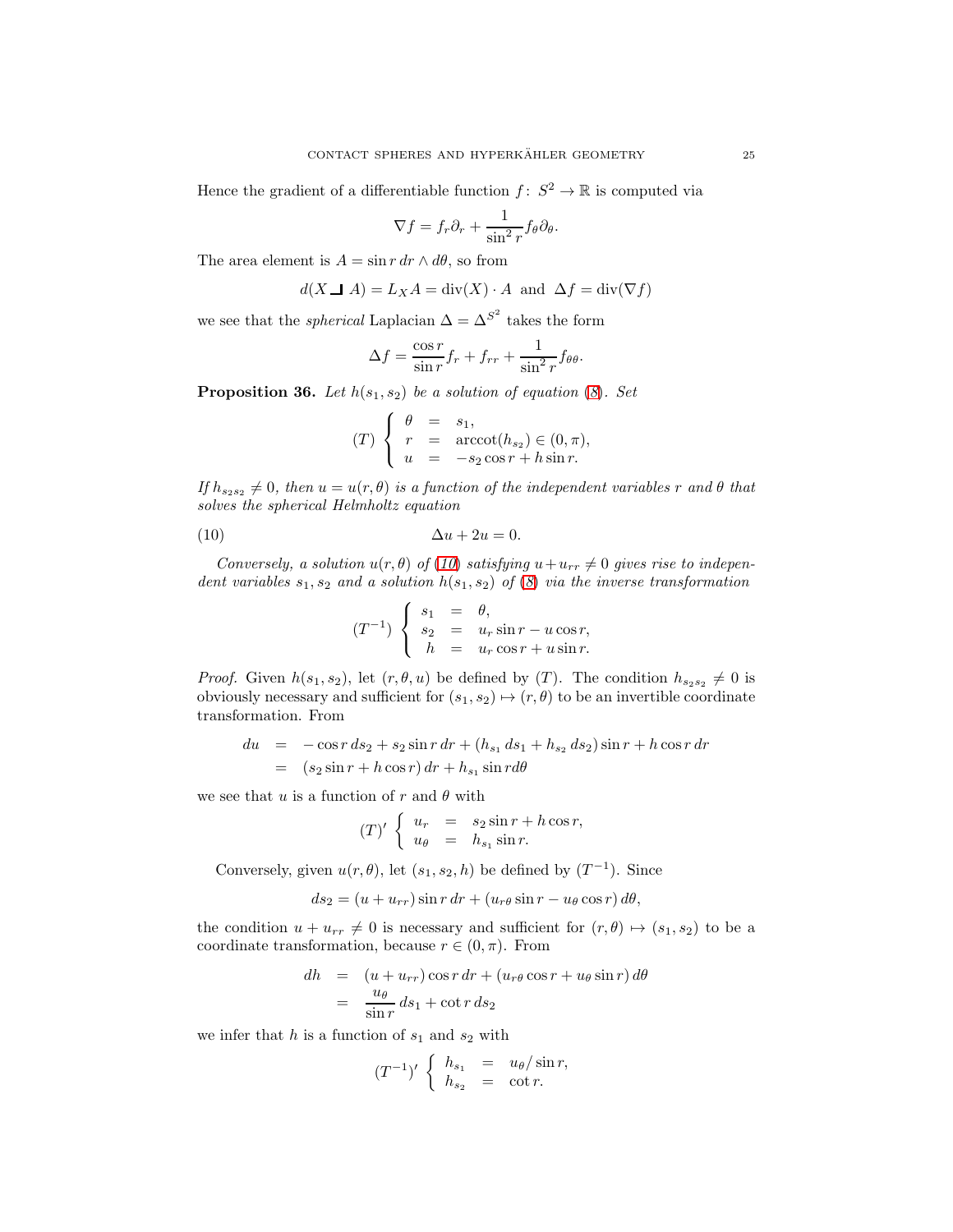It is then a straightforward check that  $(T)$  and  $(T^{-1})$  are indeed inverse transformations of each other. In particular, one finds that

$$
h_{s_2s_2} = -\frac{1}{(u + u_{rr})\sin^3 r},
$$

which shows that  $(T)$  is defined on h if and only if  $(T^{-1})$  is defined on u.

In order to show that solutions of [\(8\)](#page-16-3) correspond to solutions of [\(10\)](#page-24-1) under the transformation  $(T)$ , it is convenient to rewrite  $(8)$  as an exterior differential system

(11) 
$$
dh = p_1 ds_1 + p_2 ds_2, \nds_1 \wedge ds_2 = dp_1 \wedge dp_2 + h ds_1 \wedge dp_2 - p_2^2 ds_1 \wedge ds_2.
$$

We then compute, using  $(T^{-1})$  and  $(T^{-1})'$ ,

<span id="page-25-0"></span>
$$
dp_1 \wedge dp_2 + h ds_1 \wedge dp_2 - (1 + p_2^2) ds_1 \wedge ds_2 =
$$
  
\n
$$
= d \frac{u_{\theta}}{\sin r} \wedge d \cot r + (u_r \cos r + u \sin r) d\theta \wedge d \cot r
$$
  
\n
$$
- (1 + \cot^2 r) d\theta \wedge d(u_r \sin r - u \cos r)
$$
  
\n
$$
= \left( \frac{u_{\theta\theta}}{\sin r} \cdot \frac{1}{\sin^2 r} + u_r \frac{\cos r}{\sin^2 r} + u \frac{1}{\sin r} + \frac{1}{\sin^2 r} (u + u_{rr}) \sin r \right) dr \wedge d\theta
$$
  
\n
$$
= \frac{1}{\sin r} \left( \frac{1}{\sin^2 r} u_{\theta\theta} + \frac{\cos r}{\sin r} u_r + u_{rr} + 2u \right) dr \wedge d\theta
$$
  
\n
$$
= \frac{1}{\sin r} (\Delta u + 2u) dr \wedge d\theta.
$$

This completes the proof of Proposition [36.](#page-24-0)

Since the reader is bound to wonder how we arrived at the transformation  $(T)$ , we present, in nuce, our chain of discovery: First, one can get rid of mixed derivatives in the exterior differential system  $(11)$  by introducing  $p_2$  as an independent variable. The identity

$$
dh - p_1 ds_1 - p_2 ds_2 = d(h - p_2 s_2) - p_1 ds_1 + s_2 dp_2
$$

suggests the contact transformation  $h(s_1, s_2) \rightsquigarrow k(t_1, t_2)$  given by

$$
t_1 = s_1, t_2 = p_2 = h_{s_2}, k = h - s_2 h_{s_2},
$$

with inverse transformation

$$
s_1 = t_1, \ s_2 = -k_{t_2}, \ h = k - t_2 k_{t_2}.
$$

(Here one needs  $h_{s_2s_2} \neq 0$  or  $k_{t_2t_2} \neq 0$ , respectively, for these to be honest, i.e. invertible, transformations.) We compute

$$
dp_1 \wedge dp_2 = dk_{t_1} \wedge dt_2 = k_{t_1t_1} dt_1 \wedge dt_2,
$$
  
\n
$$
h ds_1 \wedge dp_2 = (k - t_2k_{t_2}) dt_1 \wedge dt_2,
$$
  
\n
$$
-(1 + p_2^2) ds_1 \wedge ds_2 = (1 + t_2^2) dt_1 \wedge dk_{t_2} = (1 + t_2^2) k_{t_2t_2} dt_1 \wedge dt_2.
$$

So the contact transformation takes equation [\(8\)](#page-16-3) to the following equation, where we now write  $k_i$  for  $k_{t_i}$  etc.:

<span id="page-25-1"></span>(12) 
$$
k_{11} + (1 + t_2^2)k_{22} - t_2k_2 + k = 0.
$$

$$
\Box
$$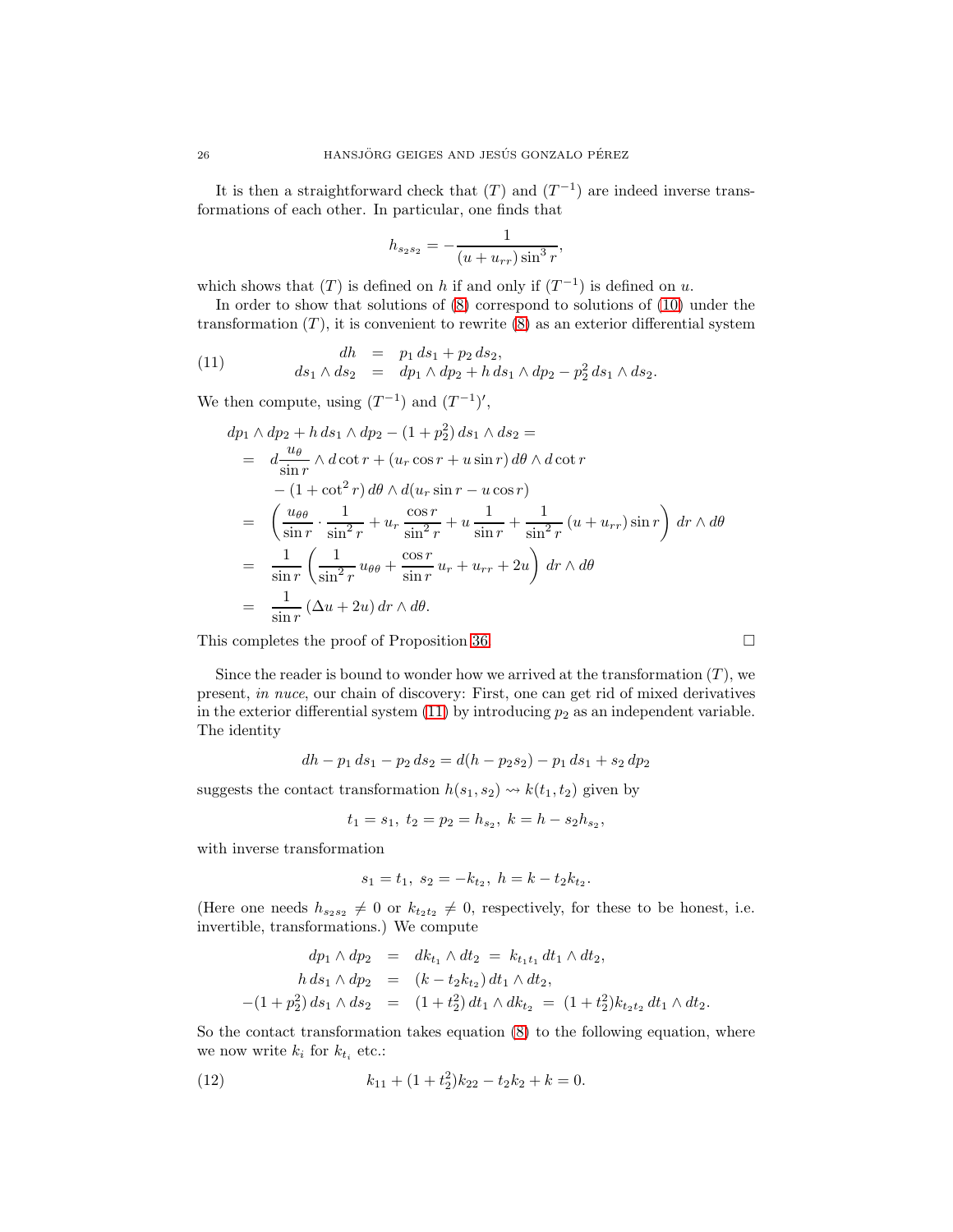The first order term in this equation can be made to disappear by setting  $x = t_1$ ,  $\sinh y = t_2$  and  $w(x, y) = k(x, \sinh y) / \cosh y$ . This turns equation [\(12\)](#page-25-1) into

(13) 
$$
w_{xx} + w_{yy} + \frac{2}{\cosh^2 y} w = 0,
$$

which is the Helmholtz equation for the metric

<span id="page-26-0"></span>
$$
\left(\begin{array}{cc} \frac{1}{\cosh^2 y} & 0\\ 0 & \frac{1}{\cosh^2 y} \end{array}\right).
$$

The Gauß curvature of this metric turns out to be identically equal to 1. Indeed, it is the spherical metric in Mercator coordinates. Therefore, we pass from [\(13\)](#page-26-0) to [\(10\)](#page-24-1) by making the substitution

$$
\cosh y = 1/\sin r, \quad \sinh y = \cot r, \quad \theta = x, \text{ and } u(r, \theta) = w(x, y).
$$

We now want to find an explicit solution of [\(10\)](#page-24-1). The ansatz

$$
u(r,\theta) = \cos\theta \sin r \, g(r)
$$

leads to

$$
3g_r \cos r + g_{rr} \sin r = 0,
$$

which has the solution  $g_r = 1/\sin^3 r$ ; that in turn integrates to

$$
g(r) = \int_{\cot r}^{0} \sqrt{1 + t^2} \, dt.
$$

The resulting u corresponds under  $(T^{-1})$  to the solution

$$
h(s_1, s_2) = \cos s_1 \int_1^{s_2/\cos s_1} \sqrt{\xi^2 - 1} \, d\xi
$$

of equation [\(8\)](#page-16-3). As domain of definition we may take

$$
U' = \{(s_1, s_2) \in \mathbb{R}^2 \colon |s_1| < \pi/2, \ s_2 > \cos s_1\}.
$$

The Kähler potential  $H$  corresponding to this solution gives rise to a hyperkähler metric g on  $U \times \mathbb{R}$  inducing a taut contact sphere on U, with

$$
U = \{(s_1, s_2, s_3) \in \mathbb{R}^3 \colon (s_1, s_2) \in U'\}.
$$

The relation with the complex coordinates is given by  $t + is_1 = 2z_1$  and  $s_2 + is_3 =$  $2z_2$ , say.

We claim that  $g$  is non-flat. The coefficients of this metric are

$$
g_{\alpha\overline{\beta}} = g(\partial_{z_{\alpha}}, \partial_{\overline{z}_{\beta}}) = \Omega_1(\partial_{z_{\alpha}}, J_1 \partial_{\overline{z}_{\beta}}) = \frac{1}{2} H_{z_{\alpha} \overline{z}_{\beta}}.
$$

Write **G** for the  $(2 \times 2)$ -matrix  $(g_{\alpha\overline{\beta}})$ . Then the curvature tensor  $K_{\alpha\overline{\beta}\gamma\overline{\delta}}$ , read for fixed  $\gamma$ ,  $\overline{\delta}$  as a (2 × 2)-matrix indexed by  $\alpha$  and  $\overline{\beta}$ , is computed by

$$
(K_{\alpha\overline{\beta}\gamma\overline{\delta}}) = \mathbf{G}_{z_{\gamma}\overline{z}_{\delta}} - \mathbf{G}_{z_{\gamma}}\mathbf{G}^{-1}\mathbf{G}_{\overline{z}_{\delta}},
$$

cf. [\[21,](#page-28-13) p. 159].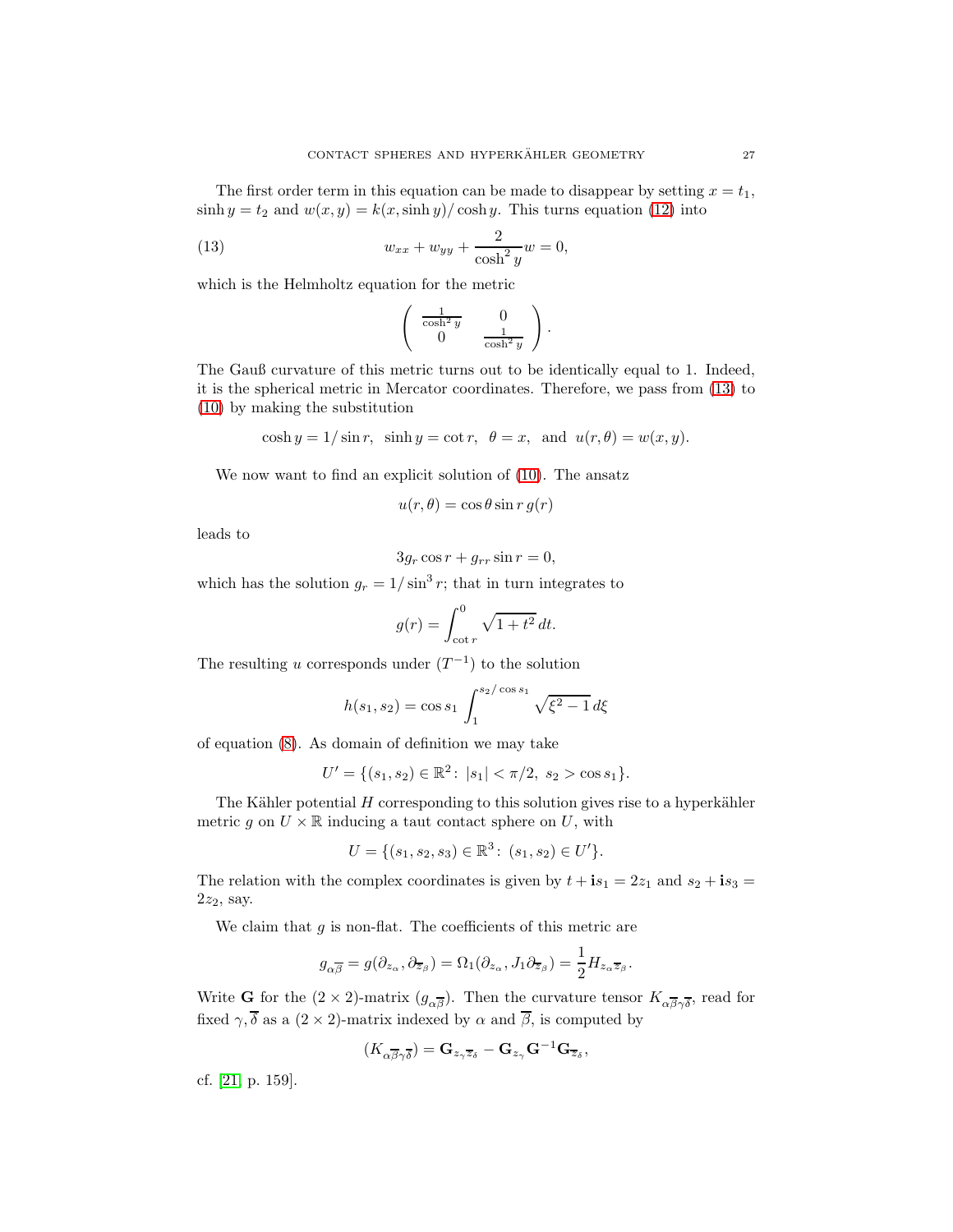We now want to show that  $K_{2\overline{2}2\overline{2}}$  is non-zero. In the following computations we write ∗ for any matrix entry that is irrelevant for the final result:

$$
\mathbf{G} = \frac{1}{2}e^{z_1 + \overline{z}_1} \begin{pmatrix} h + h_{11} & h_2 - \mathbf{i}h_{12} \\ h_2 + \mathbf{i}h_{12} & h_{22} \end{pmatrix},
$$
  
\n
$$
\mathbf{G}_{z_2} = \frac{1}{2}e^{z_1 + \overline{z}_1} \begin{pmatrix} * & * \\ h_{22} + \mathbf{i}h_{122} & h_{222} \end{pmatrix},
$$
  
\n
$$
\mathbf{G}_{\overline{z}_2} = \frac{1}{2}e^{z_1 + \overline{z}_1} \begin{pmatrix} * & h_{22} - \mathbf{i}h_{122} \\ * & h_{222} \end{pmatrix},
$$
  
\n
$$
\mathbf{G}_{z_2 \overline{z}_2} = \frac{1}{2}e^{z_1 + \overline{z}_1} \begin{pmatrix} * & * \\ * & h_{2222} \end{pmatrix}.
$$

On the hyperplane  $\{2 \text{Im}(z_1) = z_1 - \overline{z}_1 = 0\}$ , corresponding to the line  $\{s_1 = 0\}$ , we have

$$
h_1 = 0
$$
 and  $h = \int_1^{s_2} \sqrt{\xi^2 - 1} d\xi$ .

Writing  $\sqrt{s_2^2 - 1} = \sigma$ , for short, we have along that same line

$$
h_2 = \sigma
$$
,  $h_{22} = s_2/\sigma$ ,  $h_{222} = -1/\sigma^3$ ,  $h_{2222} = 3s_2/\sigma^5$ .

At  $(s_1, s_2) = (0, \sqrt{2})$  we thus find

$$
h_2 = 1
$$
,  $h_{22} = \sqrt{2}$ ,  $h_{222} = -1$ ,  $h_{2222} = 3\sqrt{2}$ ,  
 $h_{12} = h_{122} = 0$ , and  $h + h_{11} = \sqrt{2}$ .

$$
n_{12} = n_{122} = 0, \text{ and } n + n_{11} = \sqrt{2}.
$$

That last equality can be computed from [\(8\)](#page-16-3). Hence, at  $(z_1, z_2) = (0, \sqrt{2}/2)$  we obtain

$$
\begin{pmatrix} * & * \\ * & K_{2\overline{2}2\overline{2}} \end{pmatrix} = \frac{1}{2} \begin{pmatrix} * & * \\ * & 3\sqrt{2} \end{pmatrix} - \frac{1}{2} \begin{pmatrix} * & * \\ \sqrt{2} & -1 \end{pmatrix} \begin{pmatrix} \sqrt{2} & -1 \\ -1 & \sqrt{2} \end{pmatrix} \begin{pmatrix} * & \sqrt{2} \\ * & -1 \end{pmatrix},
$$

which yields  $K_{2\overline{2}2\overline{2}} = -\sqrt{2} \neq 0$ . Thus g is indeed non-flat.

Acknowledgements. We are immensely grateful to Nigel Hitchin for drawing our attention to the similarities between our original treatment of taut contact spheres and the Gibbons-Hawking ansatz. Hitchin's observation inspired a large part of the present paper. We thank Martin L¨ubke for useful hints concerning the curvature calculations in the appendix.

#### **REFERENCES**

- <span id="page-27-5"></span>[1] Atiyah, M. F., Hitchin, N. J., and Singer, I. M.: Self-duality in four-dimensional Riemannian geometry, Proc. Roy. Soc. London Ser. A 362, 425–461 (1978)
- <span id="page-27-0"></span>[2] Bakas, I. and Sfetsos, K.: Toda fields of SO(3) hyper-Kähler metrics and free field realizations, Internat. J. Modern Phys. A 12, 2585–2611 (1997)
- <span id="page-27-4"></span><span id="page-27-1"></span>[3] Bär, C.: Real Killing spinors and holonomy, Comm. Math. Phys. 154, 509-521 (1993)
- <span id="page-27-6"></span>[4] Besse, A.: Einstein Manifolds, Ergeb. Math. Grenzgeb. (3). Berlin: Springer-Verlag, 1987
- [5] Boyer, C. P.: A note on hyper-Hermitian four-manifolds, Proc. Amer. Math. Soc. 102, 157– 164 (1988)
- <span id="page-27-2"></span>[6] Boyer, C. P. and Galicki, K.: 3-Sasakian manifolds. In: Surveys in Differential Geometry: Essays on Einstein Manifolds, Surv. Differ. Geom. VI. Boston: Int. Press, 1999, pp. 123–184
- <span id="page-27-3"></span>[7] Boyer, C. P. and Galicki, K.: Sasakian Geometry. Oxford Math. Monogr. Oxford: Oxford University Press, 2008
- <span id="page-27-7"></span>[8] Calabi, E.: Improper affine hyperspheres of convex type and a generalization of a theorem by K. Jörgens, *Michigan Math. J.* 5, 105–126 (1958)